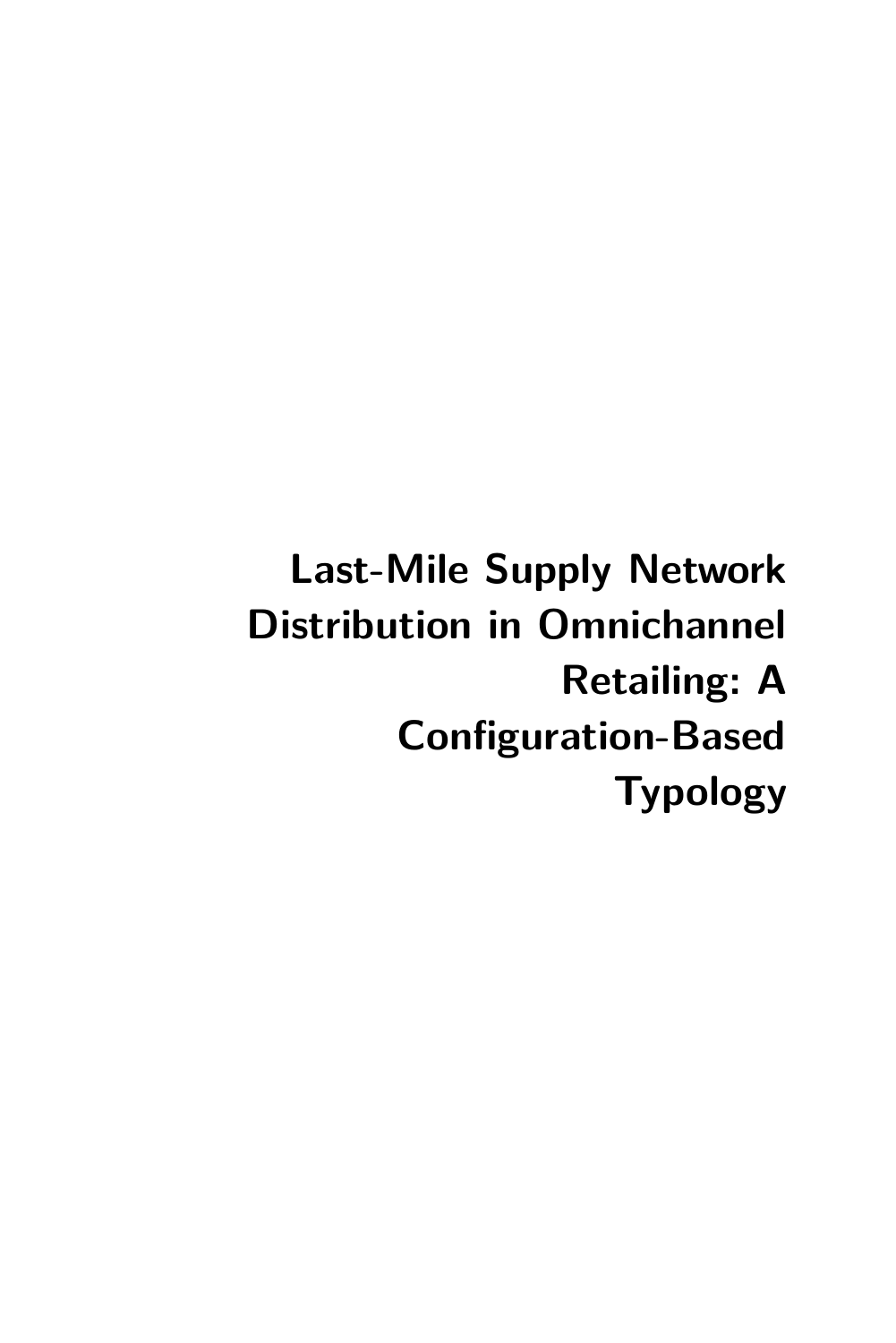#### **Other titles in Foundations and Trends <sup>R</sup> in Technology, Information and Operations Management**

*Matching Supply and Demand for Hospital Services* Diwakar Gupta and Sandra J. Potthoff ISBN: 978-1-68083-108-5

*Quantity Discounts: An Overview and Practical Guide for Buyers and Sellers* Charles L. Munson and Jonathan Jackson ISBN: 978-1-60198-888-1

*Management Systems Standards: Diffusion, Impact and Governance of ISO 9000, ISO 14000, and Other Management Standards* Pavel Castka and Charles J. Corbett ISBN: 978-1-60198-884-3

*Designing and Controlling the Outsourced Supply Chain* Andy A. Tsay ISBN: 978-1-60198-844-7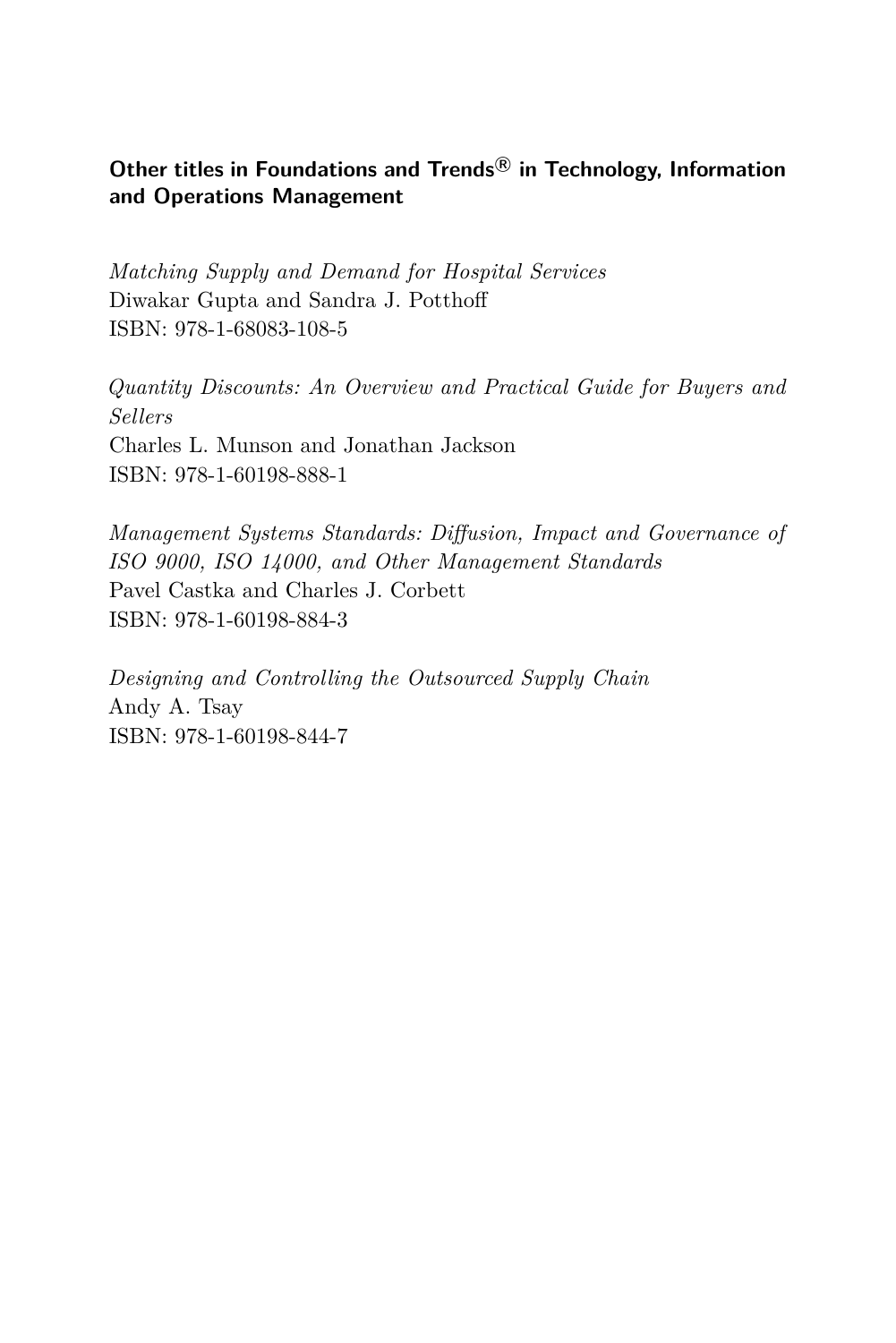# **Last-Mile Supply Network Distribution in Omnichannel Retailing: A Configuration-Based Typology**

## **Stanley Frederick W. T. Lim**

University of Cambridge, UK wtsfl2@cam.ac.uk

**Elliot Rabinovich** Arizona State University, USA Elliot.Rabinovich@asu.edu

**Dale S. Rogers** Arizona State University, USA Dale.Rogers@asu.edu

**Timothy M. Laseter** University of Virginia, USA LaseterT@Darden.virginia.edu

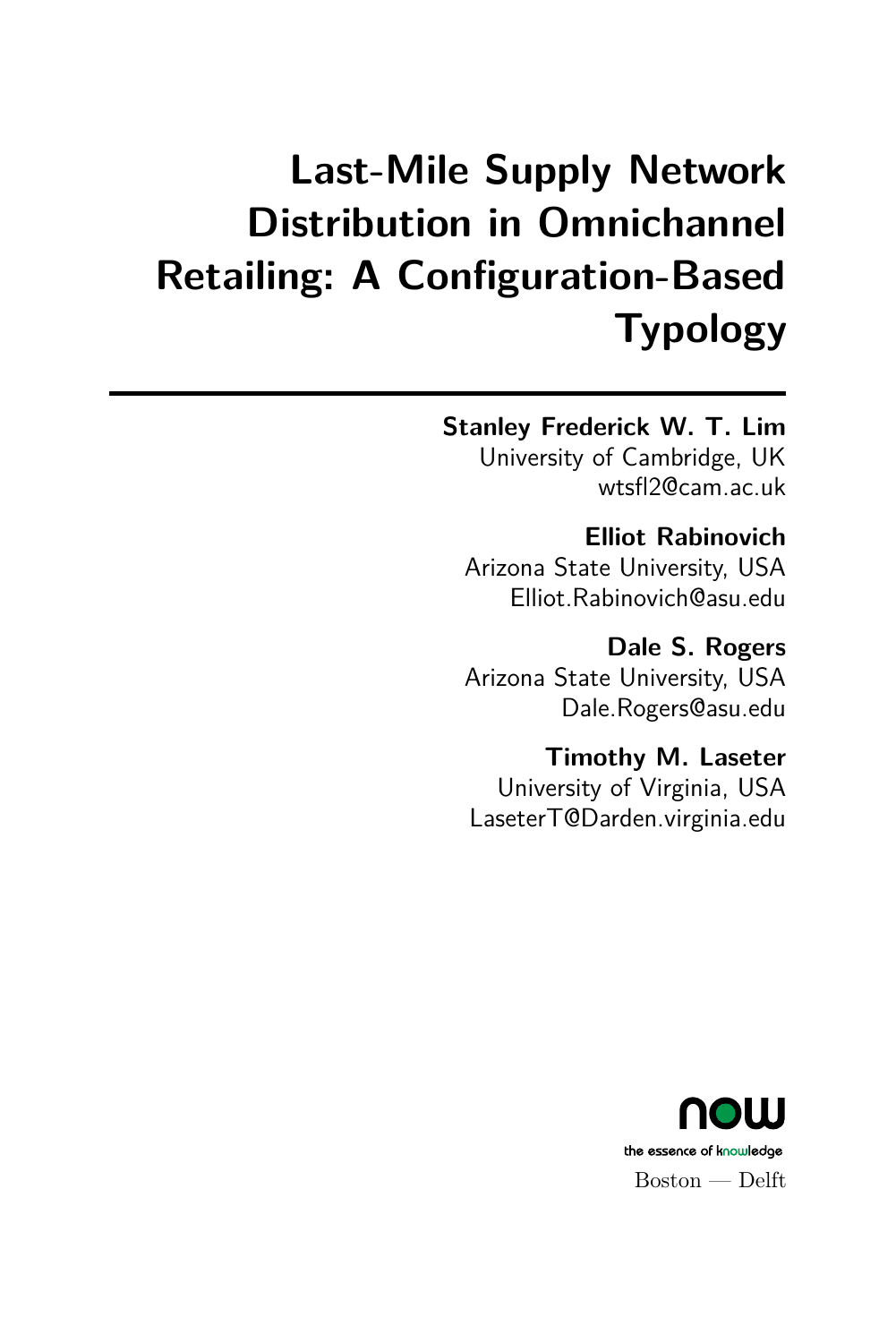## Foundations and Trends<sup>®</sup> in Technology, Informa**tion and Operations Management**

*Published, sold and distributed by:* now Publishers Inc. PO Box 1024 Hanover, MA 02339 United States  $Tel + 1-781-985-4510$ www.nowpublishers.com sales@nowpublishers.com

*Outside North America:* now Publishers Inc. PO Box 179 2600 AD Delft The Netherlands Tel. +31-6-51115274

The preferred citation for this publication is

S. Lim, E. Rabinovich, D. Rogers, and T. Laseter. *Last-Mile Supply Network Distribution in Omnichannel Retailing: A Configuration-Based Typology*. Foundations and Trends<sup>®</sup> in Technology, Information and Operations Management, vol. 10, no. 1, pp. 1–87, 2016.

ISBN: 978-1-68083-185-6 c 2016 S. Lim, E. Rabinovich, D. Rogers, and T. Laseter

All rights reserved. No part of this publication may be reproduced, stored in a retrieval system, or transmitted in any form or by any means, mechanical, photocopying, recording or otherwise, without prior written permission of the publishers.

Photocopying. In the USA: This journal is registered at the Copyright Clearance Center, Inc., 222 Rosewood Drive, Danvers, MA 01923. Authorization to photocopy items for internal or personal use, or the internal or personal use of specific clients, is granted by now Publishers Inc for users registered with the Copyright Clearance Center (CCC). The 'services' for users can be found on the internet at: www.copyright.com

For those organizations that have been granted a photocopy license, a separate system of payment has been arranged. Authorization does not extend to other kinds of copying, such as that for general distribution, for advertising or promotional purposes, for creating new collective works, or for resale. In the rest of the world: Permission to photocopy must be obtained from the copyright owner. Please apply to now Publishers Inc., PO Box 1024, Hanover, MA 02339, USA; Tel. +1 781 871 0245; www.nowpublishers.com; sales@nowpublishers.com

now Publishers Inc. has an exclusive license to publish this material worldwide. Permission to use this content must be obtained from the copyright license holder. Please apply to now Publishers, PO Box 179, 2600 AD Delft, The Netherlands, www.nowpublishers.com; e-mail: sales@nowpublishers.com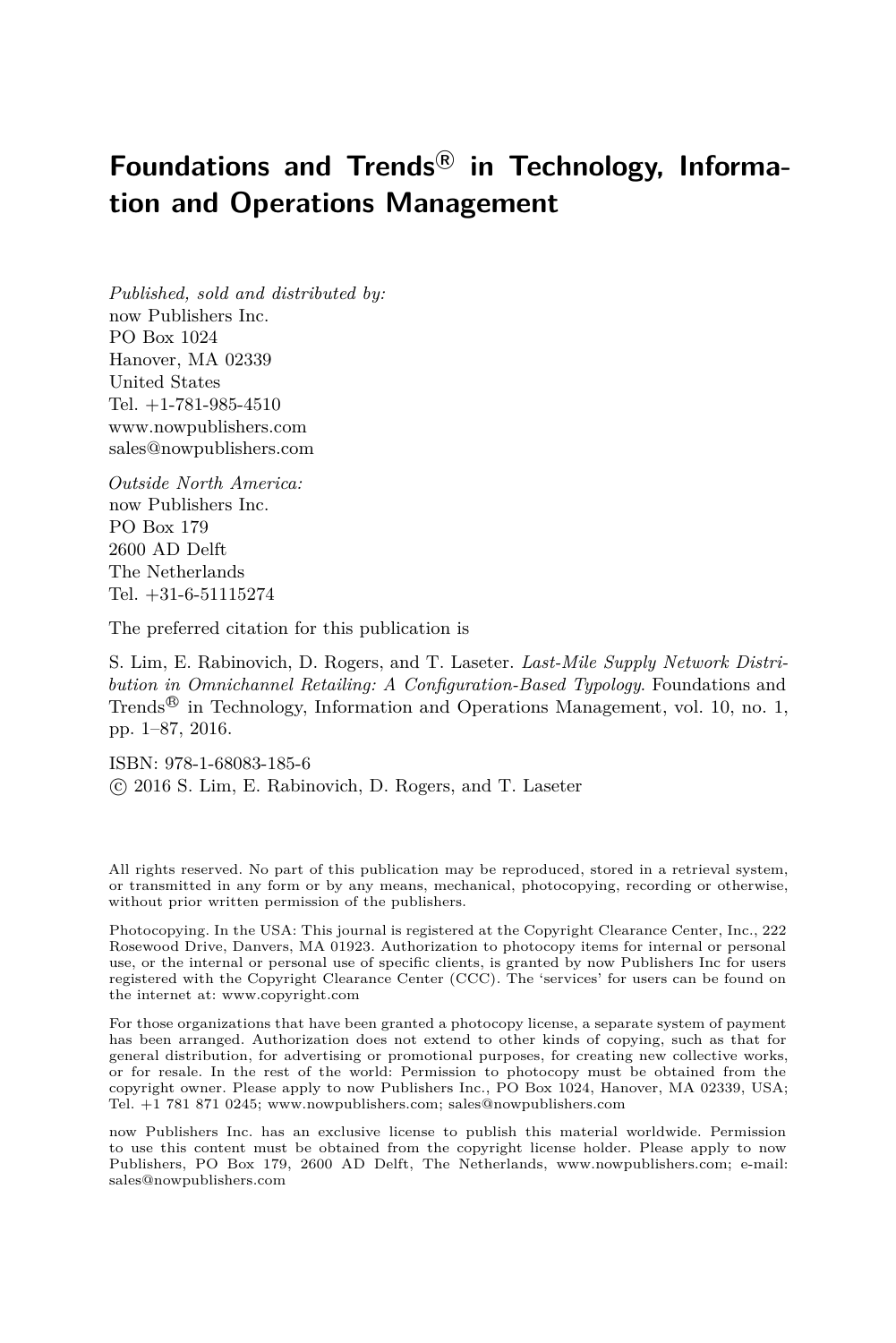# **Foundations and Trends <sup>R</sup> in Technology, Information and Operations Management** Volume 10, Issue 1, 2016 **Editorial Board**

#### **Editor-in-Chief**

**Charles Corbett** UCLA Anderson School of Management United States

#### **Editors**

Fernando Bernsteini *Duke University*

Cheryl Gaimon *Georgia Institute of Technology*

Uday Karmarkar *University of California, Los Angeles*

Sunder Kekre *Carnegie Mellon University*

Panos Kouvelis *Washington University*

Christoph Loch *University of Cambridge*

Michael Lapré *Vanderbilt University*

Karl Ulrich *University of Pennsylvania*

Luk van Wassenhove *INSEAD*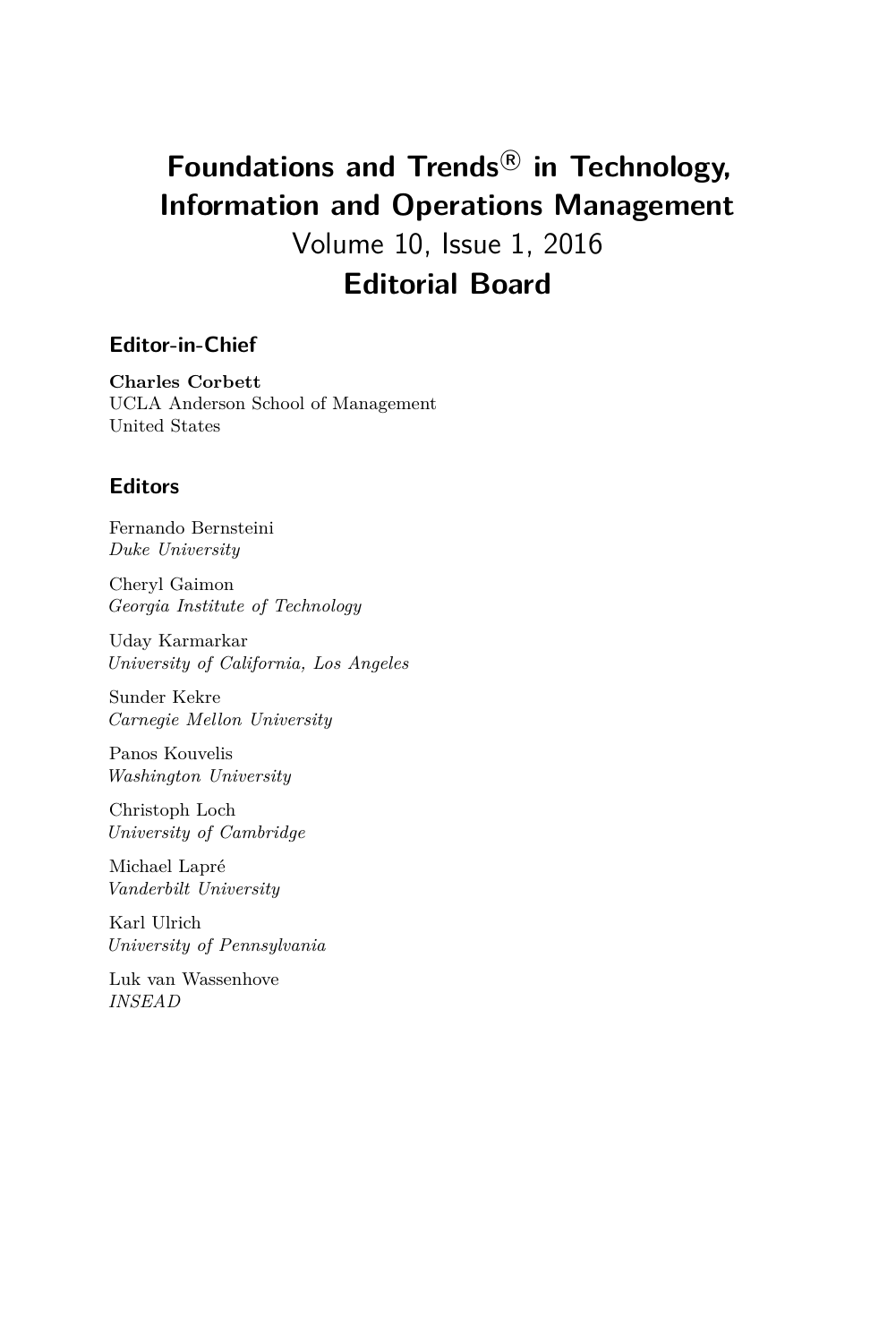# **Editorial Scope**

### **Topics**

Foundations and Trends<sup>®</sup> in Technology, Information and Operations Management publishes survey and tutorial articles in the following topics:

- B2B Commerce
- Business Process Engineering and Design
- Business Process Outsourcing
- Capacity Planning
- Competitive Operations
- Contracting in Supply Chains
- E-Commerce and E-Business Models
- Electronic markets, auctions and exchanges
- Enterprise Management Systems
- Facility Location
- Information Chain Structure and Competition
- International Operations
- Marketing/Manufacturing Interfaces
- New Product & Service Design
- Queuing Networks
- Reverse Logistics
- Service Logistics and Product Support
- Supply Chain Management
- Technology Management and Strategy
- Technology, Information and Operations in:
	- **–** Automotive Industries
	- **–** Electronics manufacturing
	- **–** Financial Services
	- **–** Health Care
	- **–** Media and Entertainment
	- **–** Process Industries
	- **–** Retailing
	- **–** Telecommunications
- Multi-location inventory theory

#### **Information for Librarians**

Foundations and Trends<sup>®</sup> in Technology, Information and Operations Management, 2016, Volume 10, 4 issues. ISSN paper version 1571-9545. ISSN online version 1571-9553. Also available as a combined paper and online subscription.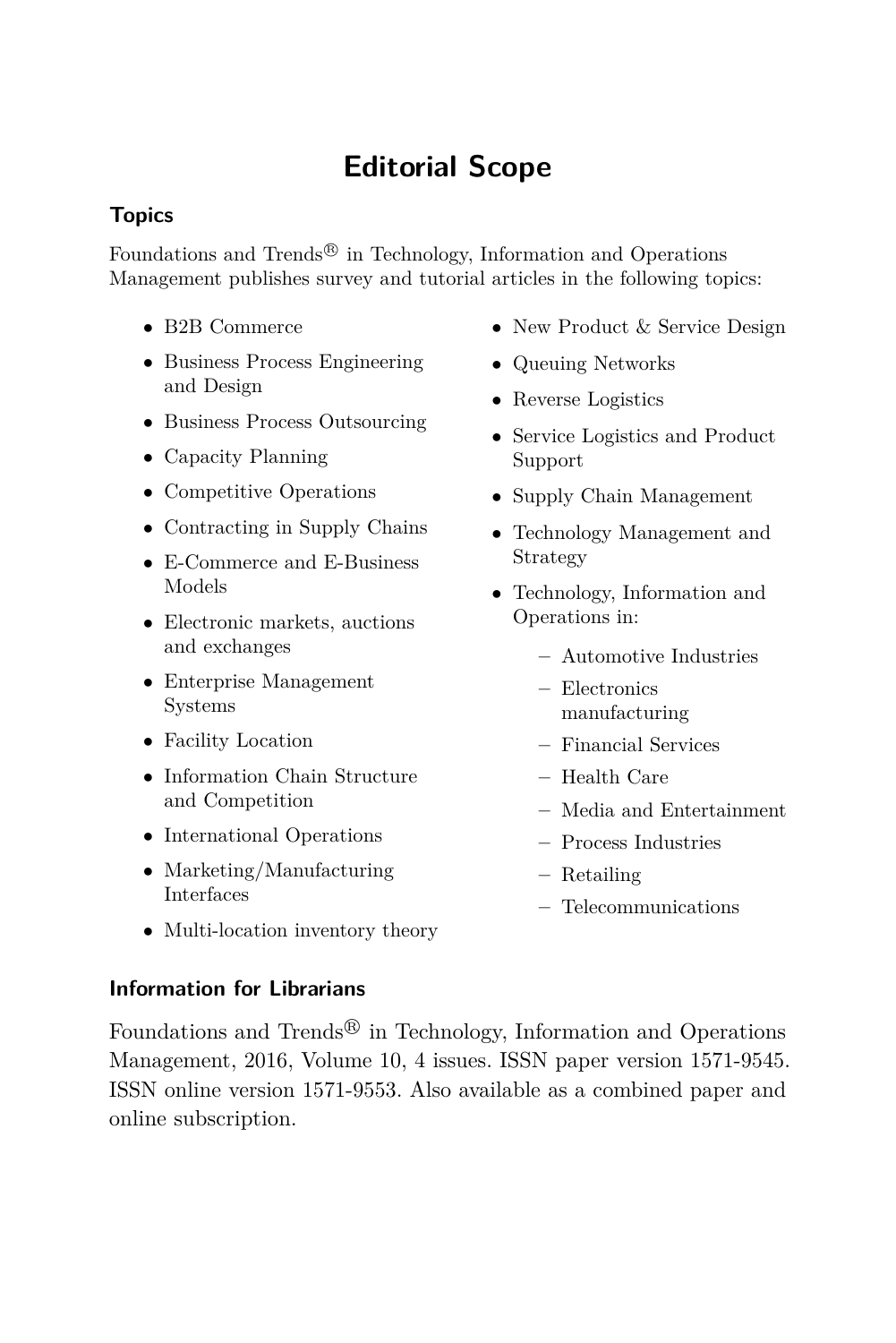## **Contents**

| 1.             | <b>Introduction</b>                                                                                                                                                                                                            | 3              |
|----------------|--------------------------------------------------------------------------------------------------------------------------------------------------------------------------------------------------------------------------------|----------------|
| $\overline{2}$ | <b>Literature Review</b>                                                                                                                                                                                                       | 7              |
|                | Configuration Theory Theory Theory and Theory Theory and Theory Theory and Theory Theory and Theory Theory Theory Theory Theory Theory Theory Theory Theory Theory Theory Theory Theory Theory Theory Theory Theory Theory The | $\overline{7}$ |
|                | E-Commerce Last-Mile Distribution <b>E-Commerce</b> Last-Mile Distribution                                                                                                                                                     | 10             |
|                |                                                                                                                                                                                                                                | 11             |
| 3              | <b>Typology Development</b>                                                                                                                                                                                                    | 15             |
|                | Identification of Key Configuration Dimensions                                                                                                                                                                                 | 17             |
|                | Network Structure                                                                                                                                                                                                              | 22             |
|                |                                                                                                                                                                                                                                | 25             |
|                | Relationship Governance Manual Accounts and the Relationship                                                                                                                                                                   | 28             |
|                |                                                                                                                                                                                                                                | 32             |
| 4              | A Typology of LMSN Distribution Configurations - The SHOP                                                                                                                                                                      |                |
|                | <b>Model</b>                                                                                                                                                                                                                   | 35             |
|                |                                                                                                                                                                                                                                | 37             |
|                | One-Stop Last-Mile Supply Networks                                                                                                                                                                                             | 39             |
|                |                                                                                                                                                                                                                                | 41             |
|                | Hyperlocal Last-Mile Supply Networks                                                                                                                                                                                           | 43             |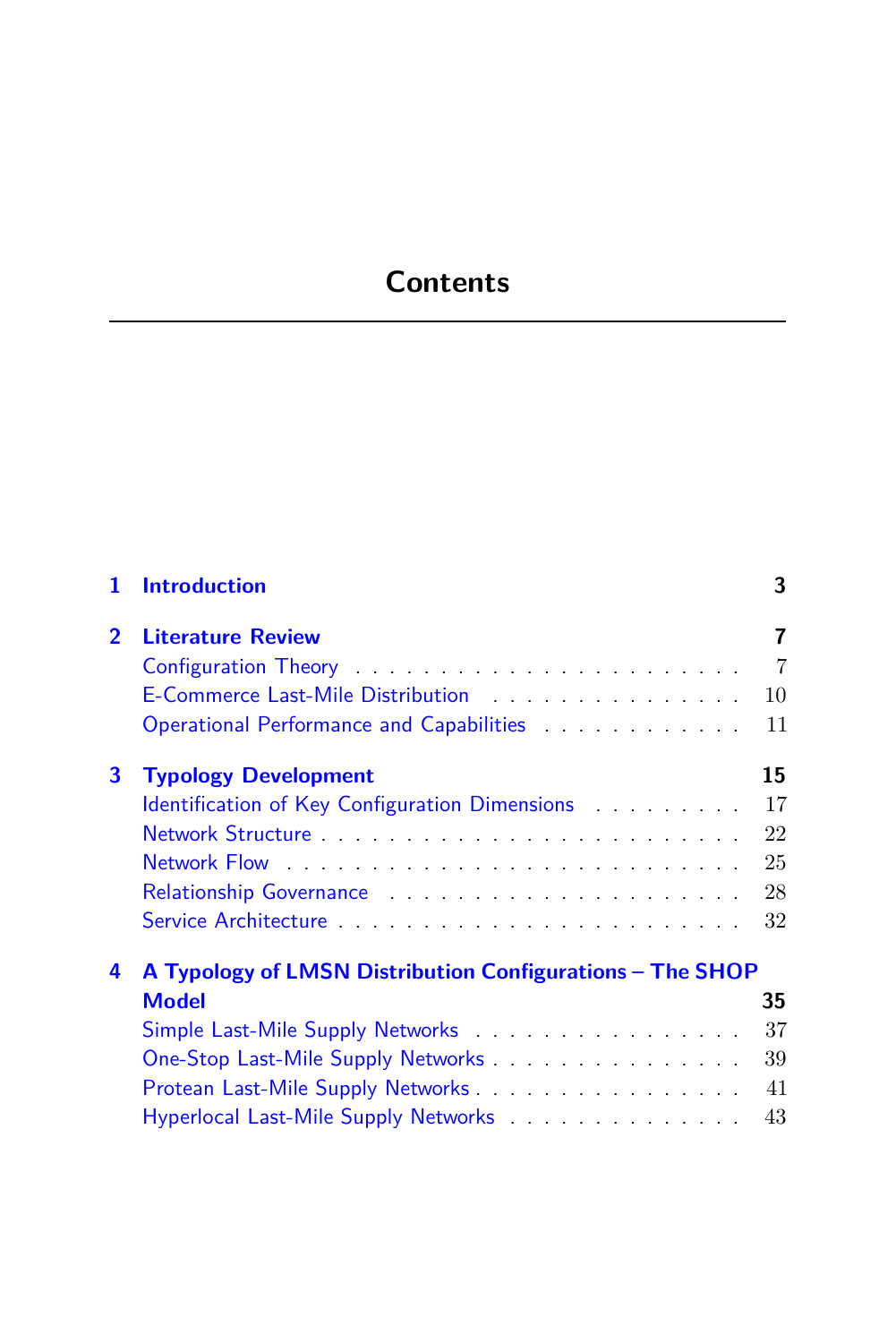| 5. | <b>Evolution Patterns of LMSN Distribution in Omnichannel</b>                                                     |    |
|----|-------------------------------------------------------------------------------------------------------------------|----|
|    | <b>Retailing</b>                                                                                                  | 46 |
|    | Real-Life Examples of Transformation Patterns                                                                     | 47 |
|    | Using the LMSN Configuration Typology to Trace and Predict                                                        |    |
|    | Omnichannel Retailing Transformation Patterns                                                                     | 51 |
| 6  | <b>Discussion and Implications</b>                                                                                | 53 |
|    | Theoretical and Future Research Implications [11] Theoretical and Future Research Implications [11] Theoretical   | 59 |
|    | Further Theoretical Considerations Products and Alexander Constanting Products and Alexander Constanting Products | 61 |
|    | <b>Conclusion</b>                                                                                                 | 66 |
|    | <b>Acknowledgments</b>                                                                                            |    |
|    | <b>References</b>                                                                                                 |    |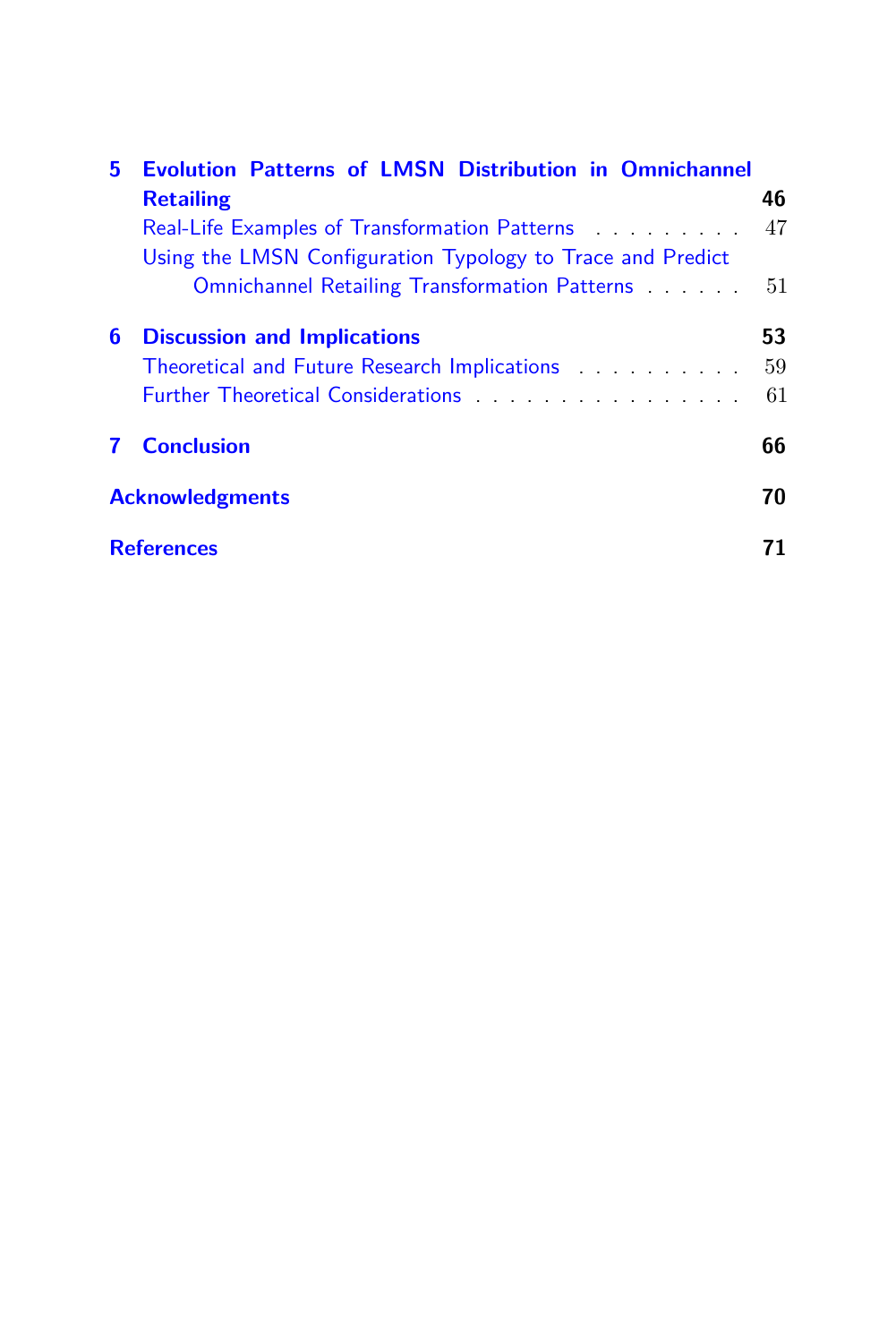# **Last-Mile Supply Network Distribution in Omnichannel Retailing: A Configuration-Based Typology**

Stanley Frederick W. T.  $\text{Lim}^1$ , Elliot Rabinovich<sup>2</sup>, Dale S. Rogers<sup>3</sup> and Timothy M. Laseter<sup>4</sup>

*University of Cambridge, UK; wtsfl2@cam.ac.uk Arizona State University, USA; Elliot.Rabinovich@asu.edu Arizona State University, USA; Dale.Rogers@asu.edu University of Virginia, USA; LaseterT@Darden.virginia.edu*

#### ABSTRACT

This monograph develops a configuration-based typology describing last-mile supply network (LMSN) distribution configurations in omnichannel retailing. The goal was to integrate relevant terms that have been used disjointedly, with fragmented bodies of theory describing various forms of LMSN. A review of the academic and practice literature was conducted and complemented with secondary observations identifying the key configuration dimensions. Established guidelines for typology and theory building (e.g., Doty and Glick, [1994\)](#page-18-0) were employed in order to develop the typology.

The proposed typology comprises four ideal types: Simple LMSN, Hyperlocal LMSN, One-Stop LMSN, and Protean LMSN. The four types are described along the dimensions of: (1) network structure, (2) network flow, (3) relationship governance, and (4) service architecture. Referred to here

Stanley Frederick W. T. Lim, Elliot Rabinovich, Dale S. Rogers and Timothy M. Laseter (2016), "Last-Mile Supply Network Distribution in Omnichannel Retailing: A Configuration-Based Typology", Foundations and Trends<sup>®</sup> in Technology, Information and Operations Management: Vol. 10, No. 1, pp 1–87. DOI: 10.1561/0200000045.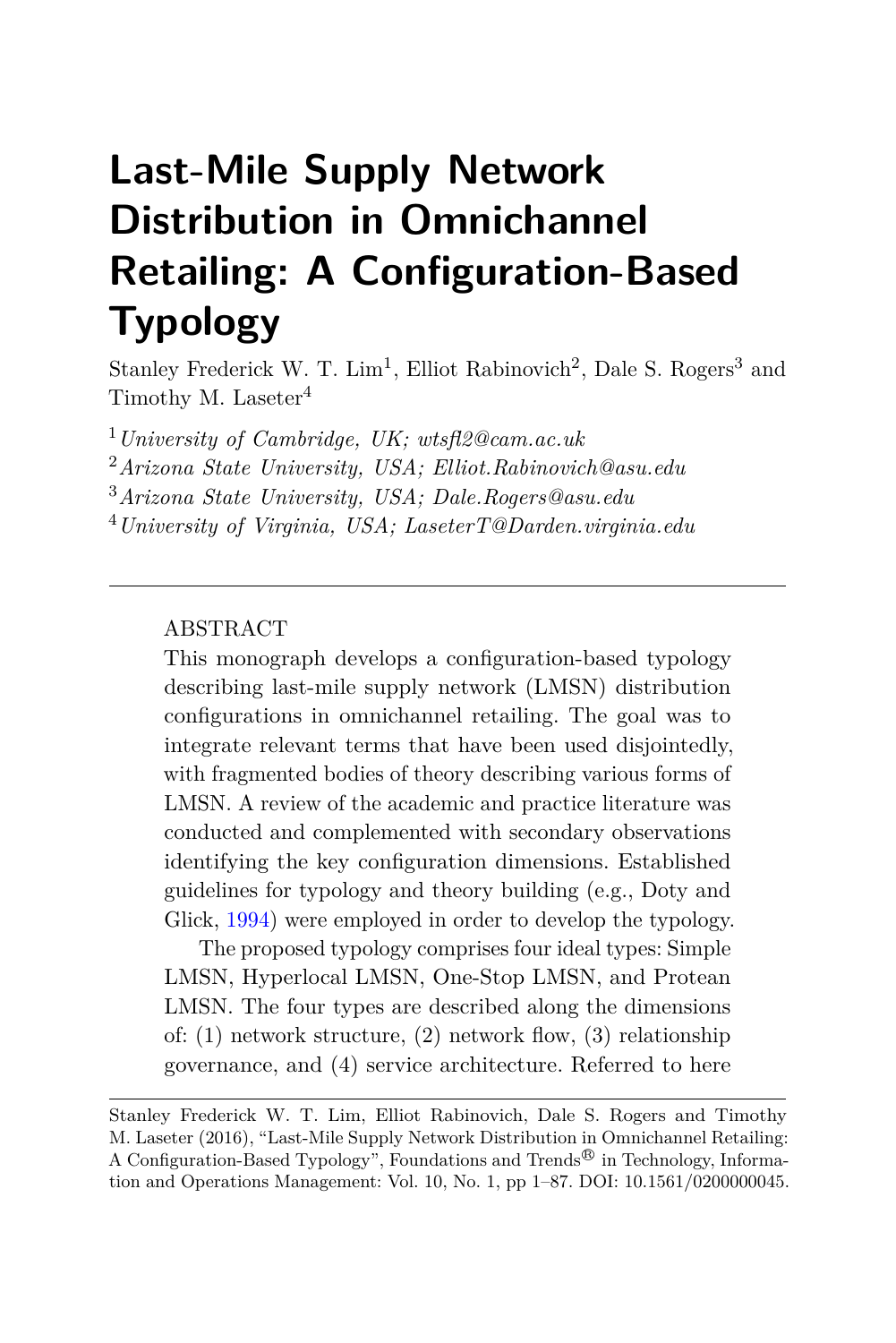as the SHOP typology in LMSN, each type is associated with one or more core logistics capabilities elaborated on in a capability profile.

The typology identifies useful LMSN evolutionary patterns and enables scholars to develop models and theories based on the four configurations relating their findings to a specific configuration or across them, rather than expanding efforts on separate and unconnected studies. Notwithstanding, it incorporates elements of the omnichannel context which updates the previous "chain-centric" typology developed by Boyer *et al.* [\(2005\)](#page-16-0). It also serves as a stepping-stone toward improved insights on what drives, facilitates, and inhibits "fit" potential of LMSN distribution configuration. The research output enhances managers' understanding of the various forms of LMSN and assists in the identification of possible routes to establish configuration footprints across different LMSNs to support retailers' omnichannel retailing strategies.

**Keywords:** Last-mile supply network, Configuration, Logistics capabilities, Typology, Omnichannel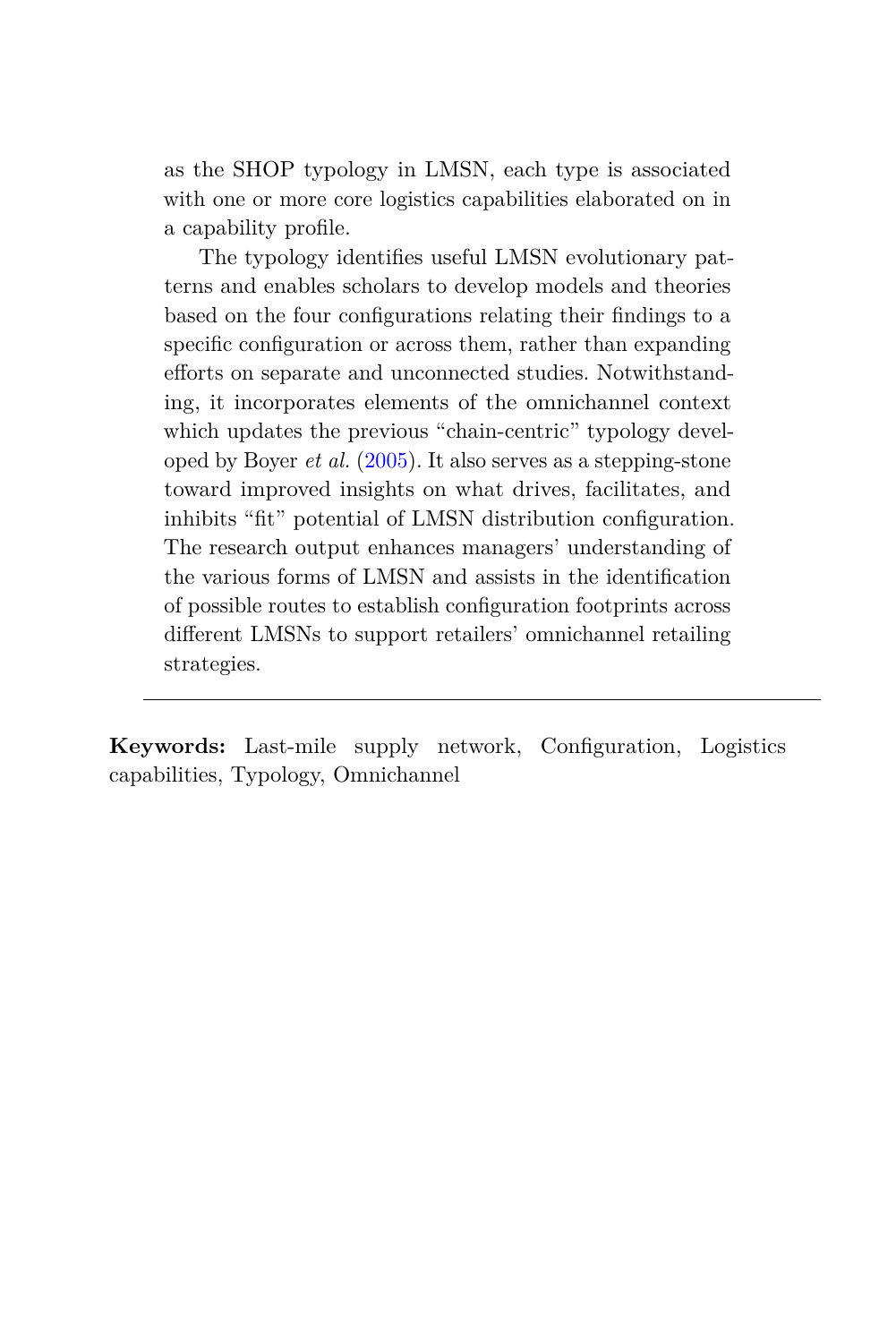## <span id="page-10-0"></span>**Introduction**

Omnichannel retailing (OCR) strategies have recently emerged as a powerful engine of growth in the retail industry (Lim and Srai, [2015\)](#page-23-0). These strategies aim to give consumers the ability to move freely between various retail channels (e.g., online, mobile devices, and several different types of physical stores), all within a single-transaction process. Their goal is to provide consumers with a seamless and consistent shopping experience across different channels and devices (Piotrowicz and Cuthbertson, [2014\)](#page-26-0).

OCR strategies have been evolving since the advent of Internet retailing over the last two decades, driven by increasing consumer demand for instant gratification and endless variety. Numerous firms have attempted to claim a stake in the OCR field. A number of them (e.g., Urbanfetch, Kozmo, and eBay Now) have failed in part due to poor design conceptualization and execution of trade-offs between fulfillment responsiveness and product variety, which led to unsustainable inventory and delivery costs.

Success in implementing OCR strategies depends on sophisticated compromises between fulfillment responsiveness and product variety across different product types, consumer segments, and shopping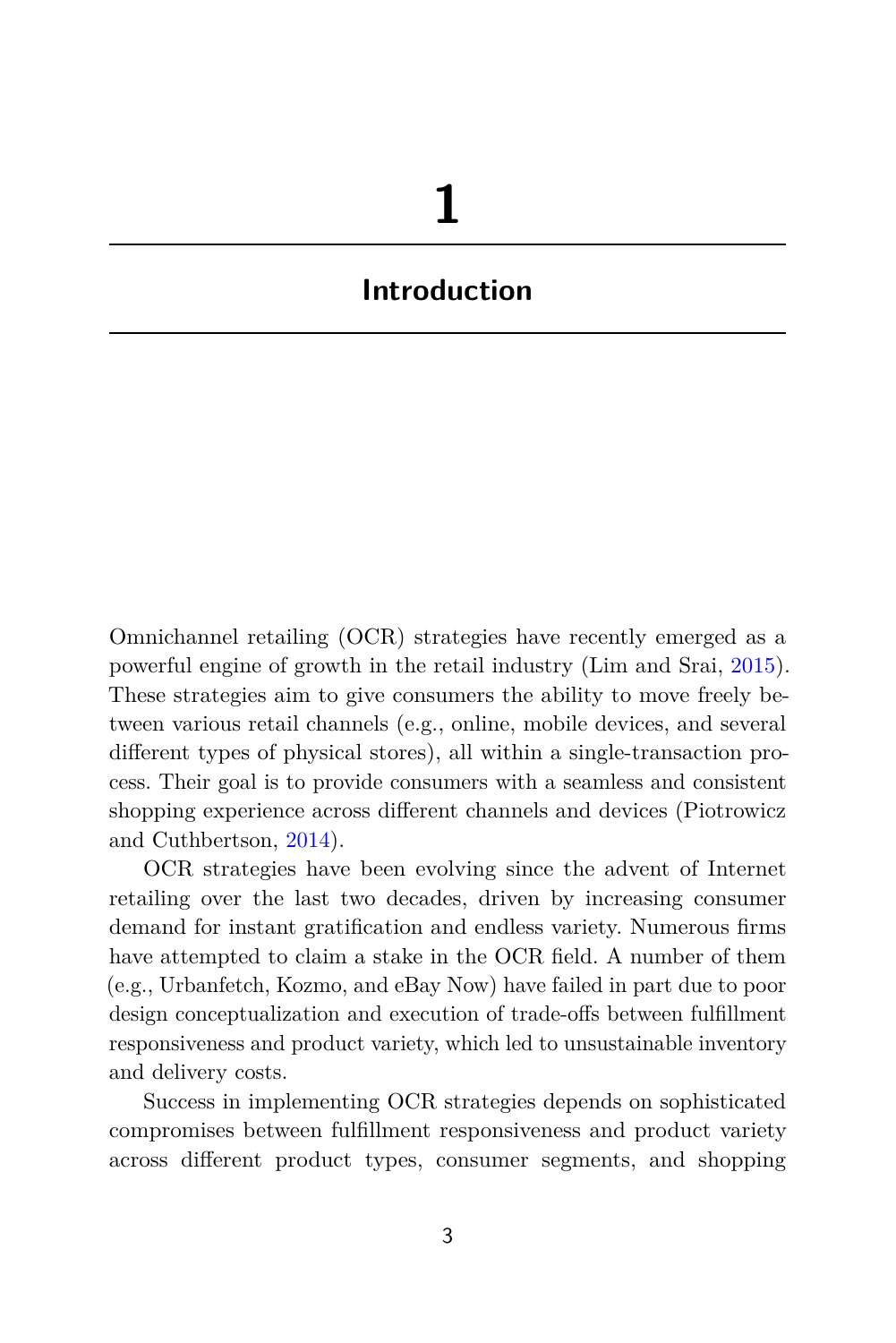occasions (Laseter *et al.*, [2015\)](#page-22-0). To carry out these trade-offs, retailers must be adept at operating multiple distribution configurations simultaneously for the so-called "last mile" in the supply chain while delivering a consistent and seamless service experience to consumers. The challenges associated with carrying out these trade-offs are compounded by the high costs and significant inefficiencies present in last-mile operations in the supply chain (Gevaers *et al.*, [2011\)](#page-19-0).

Failures in OCR to optimize the trade-offs between responsiveness and variety are rooted in a poor understanding of how OCR strategies should build on last-mile supply network (LMSN) distribution configurations. To address this issue, we developed a typology of LMSN distribution configurations in OCR. Typologies are complex theoretical statements that help advance new theories and can be empirically tested (Doty and Glick, [1994\)](#page-18-0). Typologies are useful as they: (1) provide a mechanism for incorporating holistic principles of inquiry into organizational research; (2) explicitly define patterns of constructs that determine dependent variables, while enabling researchers to move beyond traditional linear theories; (3) provide a means to incorporate *equifinality*; and (4) establish connections between the findings of various studies (Doty and Glick, [1994\)](#page-18-0).

The existing literature covers a number of last-mile typological systems in the supply chain. For example, Boyer *et al.* [\(2005\)](#page-16-0) developed four extended supply chain models; Lee and Whang [\(2001\)](#page-23-1) proposed five e-fulfillment strategies; Lejeune and Yakova [\(2005\)](#page-23-2) presented four relational configurations based on the concept of interdependence; Chopra [\(2003\)](#page-17-0) brought forth six forms of delivery structures; and Gevaers *et al.* [\(2011\)](#page-19-0) developed a typology of last-mile subflow types. However, these typologies do not provide a satisfactory characterization of various forms of LMSN in OCR and their unique structure, product/order and information flow, service architecture, and relational and governance aspects. This is critical because these aspects interact as a part of the broader OCR systems, whose interactions can provide performance outcomes within these systems (Miller, [1986\)](#page-24-0). Moreover, unlike previous typologies, our typology goes beyond distribution configurations that focuses exclusively on the last leg of the supply chain, in which orders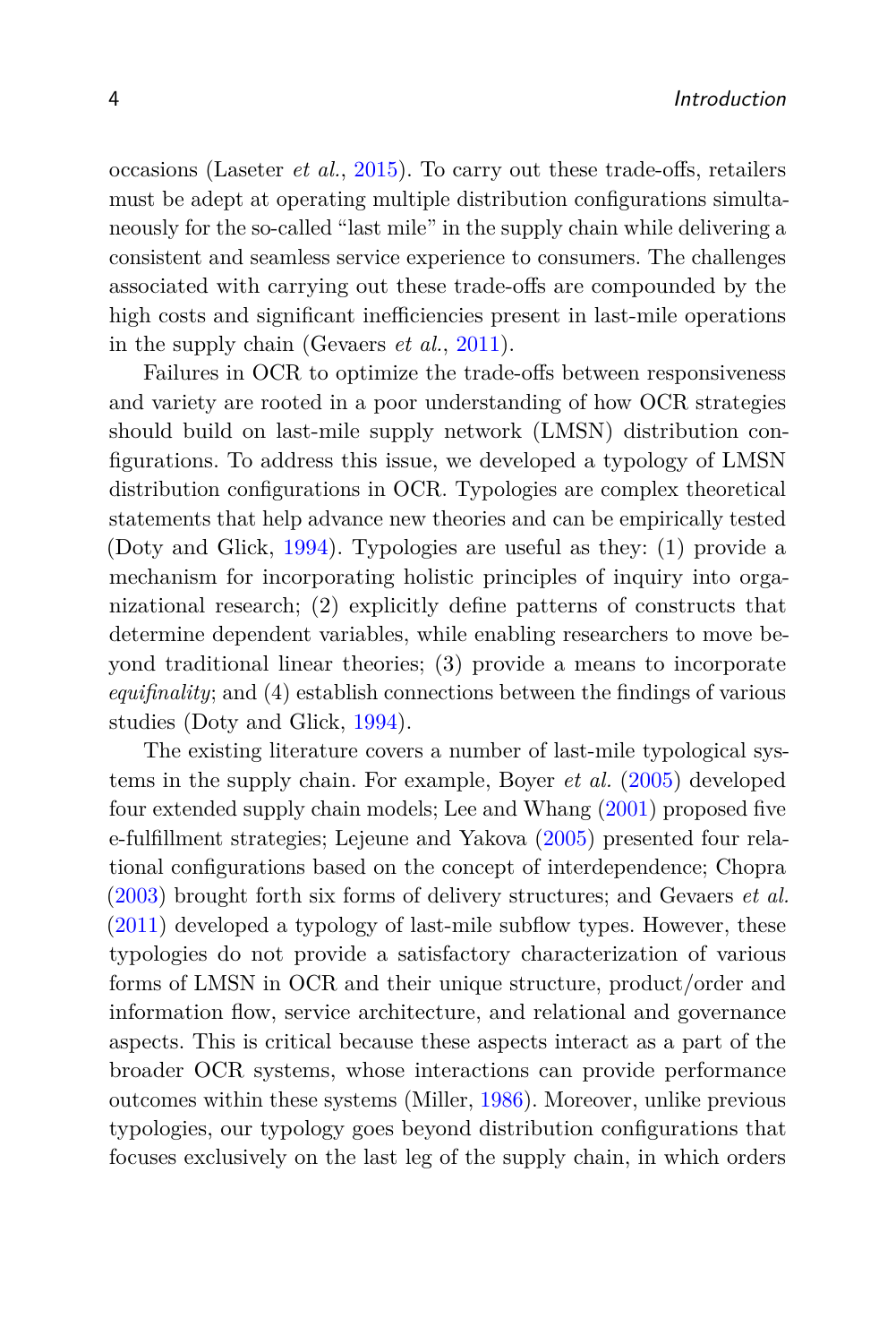are fulfilled from retailer stations to customer homes. Our typology also considers instances in which orders are fulfilled to remote pickup locations (e.g., lockers and third-party sites) from retailer stations or are fulfilled by retailer vendors (i.e., wholesalers and manufacturers) to customer homes or remote pickup locations.

In addressing these deficiencies in the literature, our typology updates the linearly "chain-centric" extended supply chain models developed previously (Boyer *et al.*, [2005\)](#page-16-0). It also provides a framework that integrates multiple theoretical domains and terminologies that have so far been used disjointedly in order to describe the various forms of LMSN distribution configurations in OCR. The typology comprises four LMSN distribution configurations, described along the dimensions of: (1) network structure, (2) network flow, (3) relationship governance, and (4) service architecture: Simple LMSN, Hyperlocal LMSN, One-Stop LMSN, and Protean LMSN. Referred here as the SHOP typology in LMSN (see Figure [1.1\)](#page-13-0), this typology aims to assist researchers in establishing a point of reference for the examination of different LMSN distribution configurations and their associated theories and concepts. Moreover, this typology will help practitioners by providing them with a juxtaposition between benchmarks of existing configurations against ideal LMSN types. It will also serve to examine alternatives and trade-offs and identify possible paths to establish configuration footprints across different LMSN forms to assist in the implementation of OCR strategies. Henceforth, the term "form", "type", and "distribution configuration" are used synonymously in this monograph.

To this end, we explicitly differentiate between "strategies" in OCR and "configurations" in LMSN distribution. Strategy is defined as the "determination of the basic long-term goals and objectives of an enterprise, the adoption of courses of action and the allocation of resources necessary for carrying out these goals" (Chandler, [1974,](#page-16-1) p. 13). On the other hand, configuration relates to a particular permutation and arrangement of key elements giving different forms of supply network (Srai and Gregory, [2008\)](#page-28-0). In short, strategy determines the business goals and suggests the "how" in achieving them while configuration specifies the forms of LMSN supporting or enabling the chosen business strategy.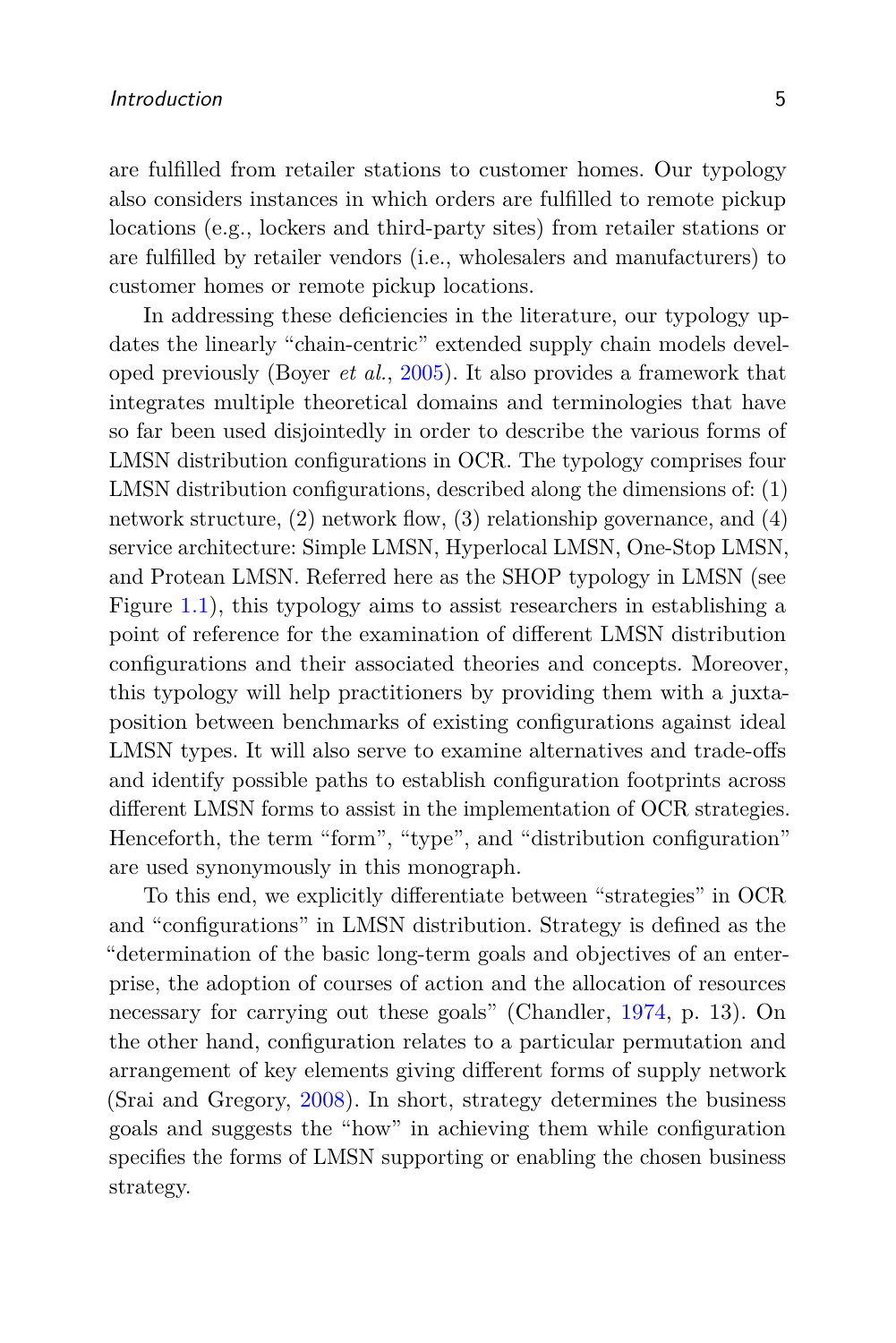<span id="page-13-0"></span>

**Figure 1.1:** The SHOP typology.

The rest of the monograph is organized as follows: Section [2](#page--1-0) presents a review of the literature; Section [3](#page--1-0) describes the methodology we used to identify the different configuration dimensions and provides definitions of the terminologies; Section [4](#page--1-0) describes the LMSN configuration-based typology, whereas Section [5](#page--1-0) presents the LMSN evolution patterns through the discussion of example cases; Section [6](#page--1-0) highlights the key insights derived from the typology, elaborates on the academic implications, and suggests some research extensions; and lastly, Section [7](#page--1-0) discusses the managerial implications and provides a conclusion.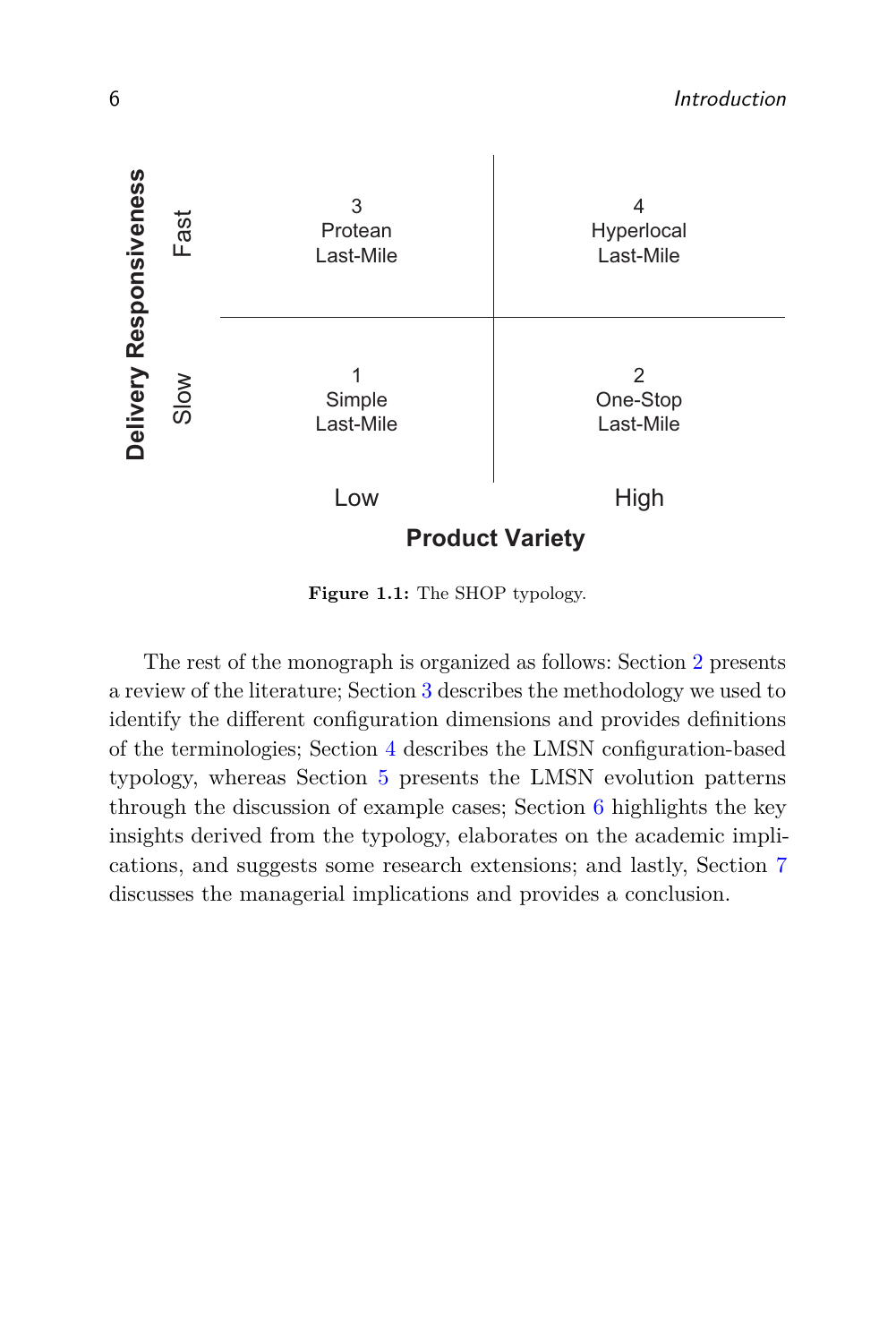## <span id="page-14-0"></span>**References**

- Agatz, N. A. H., M. Fleischmann, and J. A. E. E. van Nunen. 2008. "E-fulfillment and multi-channel distribution – A review." *European Journal of Operational Research.* 187(2): 339–356.
- Aldrich, H. E. 1979. *Organizations and environments*. Englewood Cliffs, NJ: Prentice Hall.
- Amazon.com. 2000. *Annual report*. Seattle, WA: Amazon.com, Inc.
- Amazon.com. 2002. *Annual report*. Seattle, WA: Amazon.com, Inc.
- Amazon.com. 2005. *Annual report*. Seattle, WA: Amazon.com, Inc.
- Amazon.com. 2014. *Annual report*. Seattle, WA: Amazon.com, Inc.
- Amit, R. and P. J. H. Schoemaker. 1993. "Strategic assets and organizational rent". *Strategic Management Journal*. 14(1): 33–46.
- Anderson, E. and B. Weitz. 1989. "Determinants of continuity in conventional industrial channel dyads". *Marketing Science*. 8(Fall): 310– 323.
- Bailey, K. D. 1994. *Typologies and Taxonomies: An Introduction to Classification Techniques*. Thousand Oaks, CA: SAGE Publications, Inc.
- Barnes and Noble. 2000. *Annual report: Building a customer network*. New York, NY: Barnes & Noble, Inc.
- Barney, J. 1991. "Firm resources and sustained competitive advantage". *Journal of Management*. 17(1): 99–120.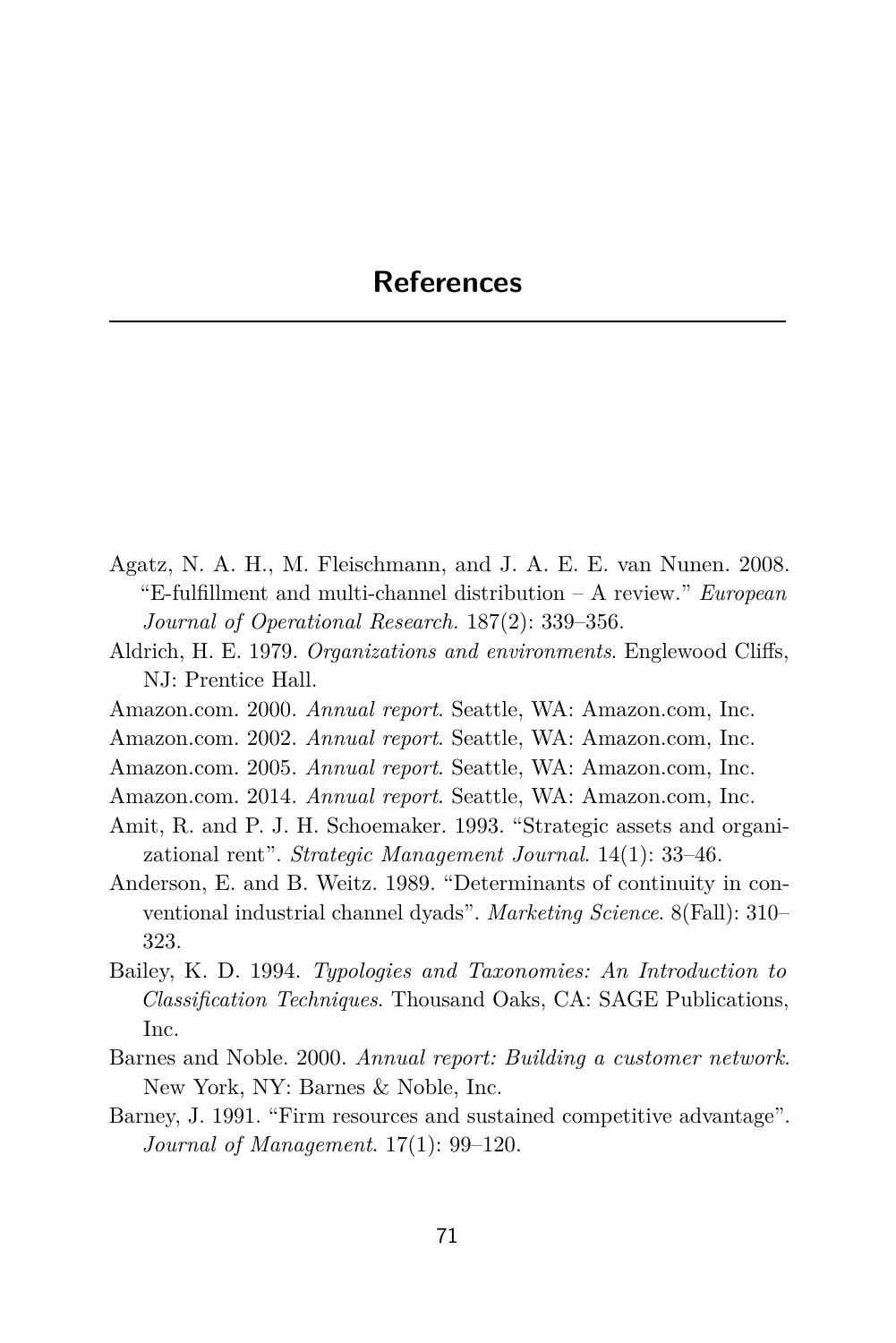- Barney, J. B. 1997. *Gaining and sustaining competitive advantage*. Reading, MA: Addison-Wesley.
- Bask, A., M. Lipponen, M. Rajahonka, and M. Tinnilä. 2010. "The concept of modularity: Diffusion from manufacturing to service production". *Journal of Manufacturing Technology Management*. 21(3): 355–375.
- Bassok, Y. and R. Anupindi. 1997. "Analysis of supply contracts with total minimum commitment". *IIE Transactions*. 29(5): 373–381.
- Bechtel, C. and J. Jayaram. 1997. "Supply chain management: A strategic perspective". *International Journal of Logistics Management*. 8(1): 15–34.
- Blalock Jr., H. M. 1969. *Theory construction: From verbal to mathematical formulations*. Englewood Cliffs, NJ: Prentice-Hall.
- Blue Nile. 2015. *Annual report*. Seattle, WA: Blue Nile, Inc.
- Böhm, A. 2004. *"Theoretical coding: Text analysis in grounded theory"*. In: U. Flick, E. Kardorff and I. Steinke eds. A companion to qualitative research. London: SAGE Publications. 270–275.
- Bowen, D. E. and B. R. Jones. 1986. "Transaction cost analysis of service organization-customer exchange". *The Academy of Management Review*. 11(2): 428–441.
- Bowersox, D. J., D. J. Closs, and T. P. Stank. 1999. *21st century logistics: Making supply chain integration a reality*. Oak Brook, IL: Council of Logistics Management.
- Bowersox, D. J. and P. J. Daugherty. 1995. "Logistics paradigms: The impact of information technology". *Journal of Business Logistics*.  $16(1): 65–80.$
- Boxenbaum, E. and L. Rouleau. 2011. "New knowledge products as bricolage: Metaphors and scripts in organizational theory". *Academy of Management Review*. 36(2): 272–296.
- Boyacigiller, N. 1990. "The role of expatriates in the management of interdependence, complexity, and risk in multinational corporations". *Journal of International Business Studies*: 357–381. Third Quarter.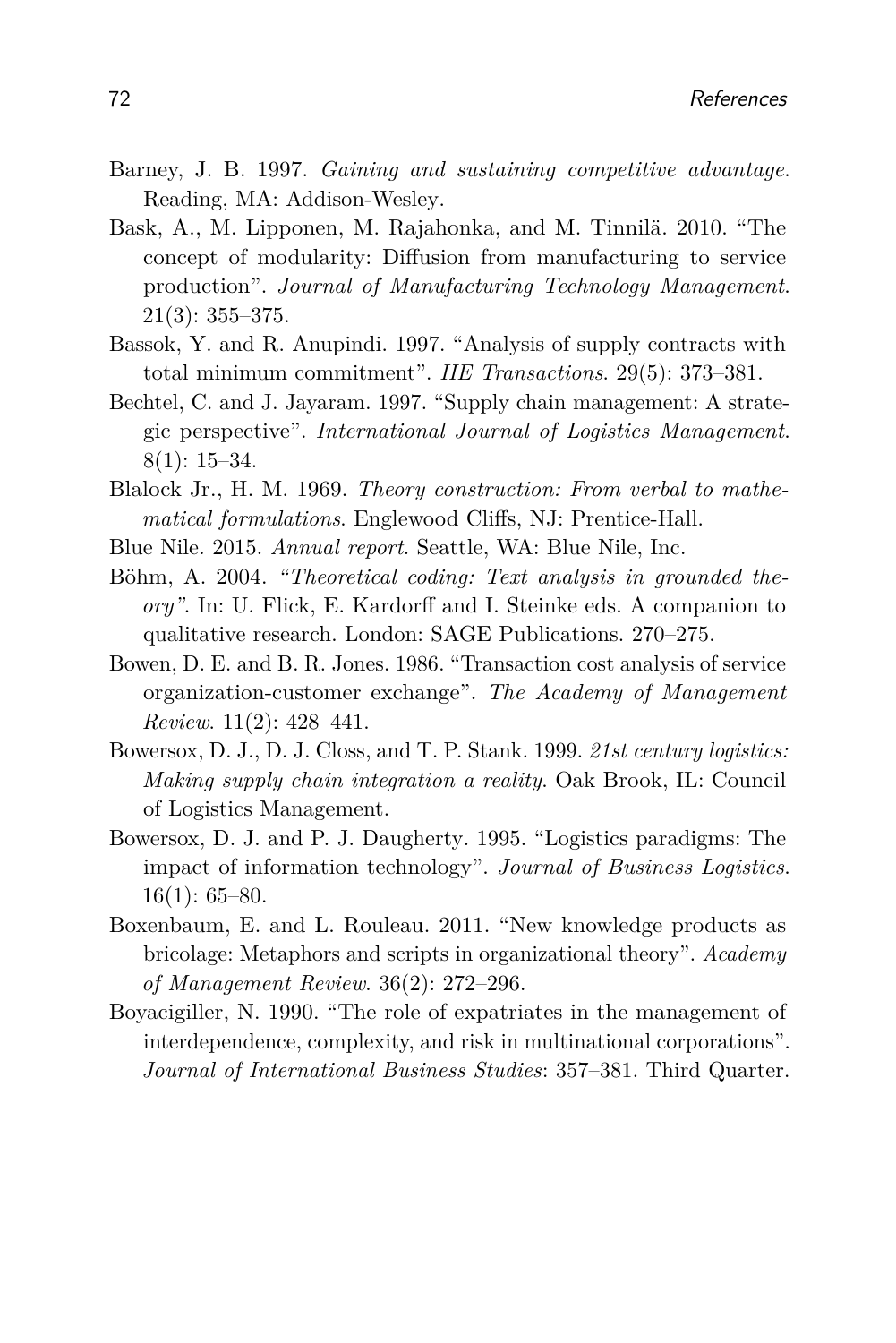- <span id="page-16-0"></span>Boyer, K. K., M. Frohlich, and G. T. M. Hult. 2005. *Extending the supply chain: How cutting-edge companies bridge the critical last mile into customers' homes*. New York, NY: American Management Association.
- Boyer, K. K. and M. W. Lewis. 2002. "Competitive priorities: Investigating the need for trade-offs in operations strategy". *Production and Operations Management*. 11(1): 9–20.
- Boyer, K. K., A. M. Prud'homme, and W. Chung. 2009. "The last mile challenge: Evaluating the effects of customer density and delivery window patterns". *Journal of Business Logistics*. 30(1): 185–201.
- Braziotis, C., M. Bourlakis, H. Rogers, and J. Tannock. 2013. "Supply chains and supply networks: Distinctions and overlaps". *Supply Chain Management: An International Journal*. 18(6): 644–652.
- Buchanan, L. 1992. "Vertical trade relationships: The role of dependence and symmetry in attaining organizational goals". *Journal of Marketing Research*. 29(Feb.): 65–75.
- Burgelman, R. A. 1991. "Intraorganizational ecology of strategy making and organizational adaptation: Theory and field research". *Organization Science*. 2: 239–262.
- Butler, J. K. 1991. "Towards understanding and measuring conditions of trust: Evolution of a condition of trust inventory". *Journal of Management*. 17: 643–663.
- Campbell, D. 1969. "Variation and selective retention in socio-cultural evolution". *General Systems*. 16: 69–85.
- Chadarava, P. D. and D. S. Raval. 2015. "Flipkart.com–Creating a blue ocean in Indian retail e-commerce business". *BIOINFOLET–A Quarterly Journal of Life Sciences*. 15(3): 191–202.
- <span id="page-16-1"></span>Chandler, A. 1974. *Strategy and structure: Chapters in the history of industrial enterprise*. *Reprint ed.* Boston, MA: MIT Press.
- Chen, I. J. and A. Paulraj. 2004. "Towards a theory of supply chain management: The constructs and measurements". *Journal of Operations Management*. 22(2): 119–150.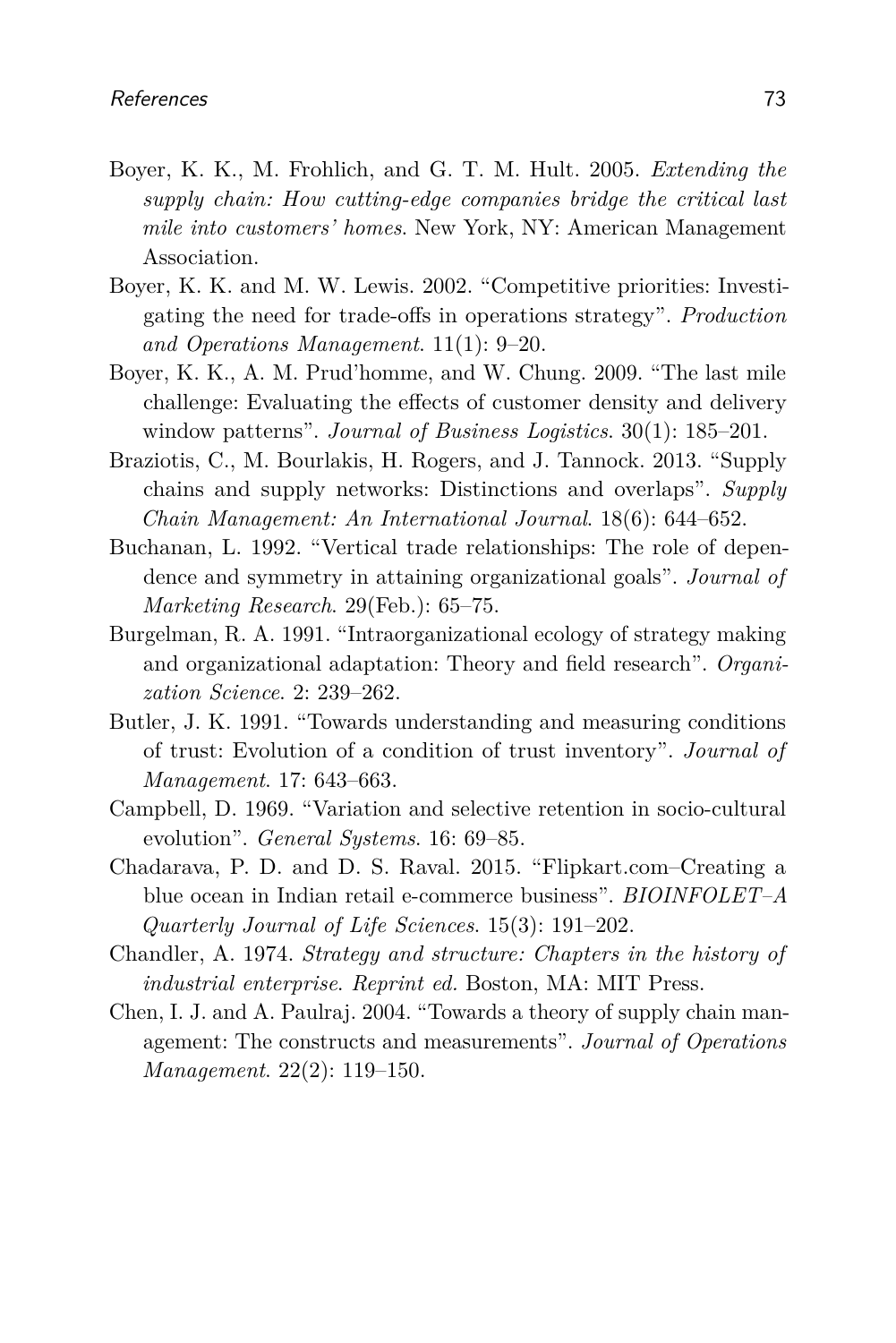- Cho, J. J. K., J. Ozment, and H. Sink. 2008. "Logistics capability, logistics outsourcing and firm performance in an e-commerce market". *International Journal of Physical Distribution & Logistics Management*. 38(5): 336–359.
- Choi, T. Y., K. J. Dooley, and M. Rungtusanatham. 2014. "Supply networks and complex adaptive systems: Control versus emergence". *Journal of Operations Management*. 19(2001): 351–366.
- Choi, T. Y. and Y. Hong. 2002. "Unveiling the structure of supply networks: Case studies in Honda, Acura, and Daimler Chrysler". *Journal of Operations Management*. 20(2002): 469–493.
- <span id="page-17-0"></span>Chopra, S. 2003. "Designing the distribution network in a supply chain". *Transportation Research Part E: Logistics and Transportation Review*. 39(2003): 123–140.
- Chow, G., T. D. Heaver, and L. E. Henriksson. 1995. "Strategy, structure and performance: A framework for logistics research". *Logistics and Transportation Review*. 31(4): 285–299.
- Christopher, M. 1992. *Logistics and Supply Chain Management—Strategies for Reducing Costs and Improving Services*. London: Pitman Publishing.
- Coase, R. H. 1937. "The Nature of the Firm". *Economica*. 4(16): 386– 405.
- Cooke, J. A. 1997. "In this issue". *Supply Chain Management Review*. 1: 3.
- Cooper, M. C. 1983. "Freight consolidation and warehouse location strategies in physical distribution management". *Journal of Business Logistics*. 4(2): 53–74.
- Corsten, D. and C. Gabriel. 2002. *Supply chain management erfolgreich umsetzen. Grundlagen, realisierung und fallstudien (Successful implementation of supply chain management. Basics, realization, case studies)*. Berlin: Springer Verlag.
- Cox, A., J. Sanderson, and G. Watson. 2001. "Supply Chains and Power Regimes: Toward an Analytic Framework for Managing Extended Networks of Buyer and Supplier Relationships". *Journal of Supply Chain Management*. 37(1): 28–35.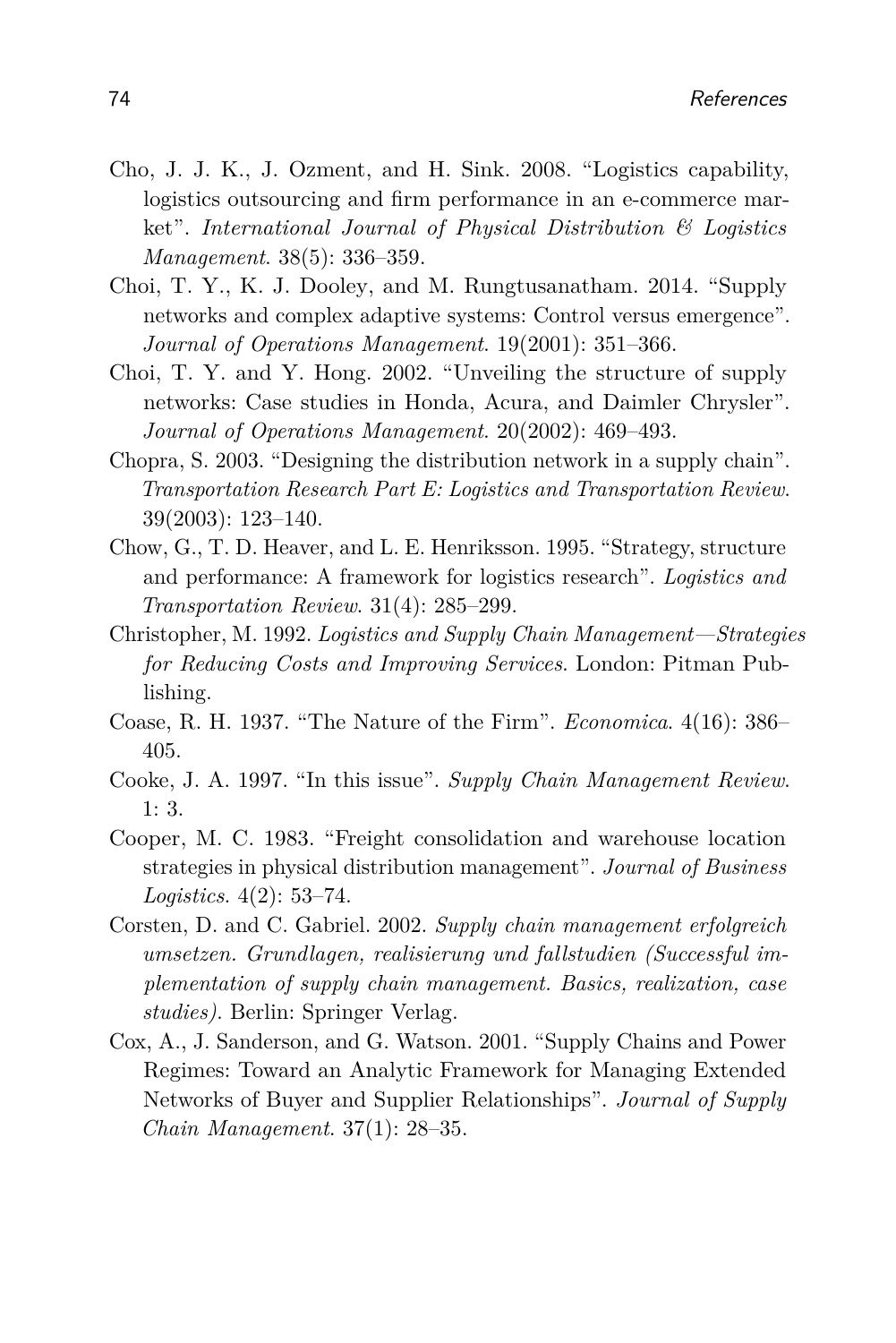- Daft, R. L. 1989. *Organization theory and design*. New York, NY: West Publishing.
- Daily, M. 2012. *Suning.com launches offline store pick-up service [online]*. Beijing, China: Marbridge Consulting. URL: http://www. [marbridgeconsulting.com/marbridgedaily/archive/article/53147/](http://www.marbridgeconsulting.com/marbridgedaily/archive/article/53147/suningcom_launches_offline_store_pick_up_service) [suningcom\\_launches\\_offline\\_store\\_pick\\_up\\_service](http://www.marbridgeconsulting.com/marbridgedaily/archive/article/53147/suningcom_launches_offline_store_pick_up_service) (accessed on  $02/01/2016$ ).
- Donaldson, L. 2001. *The contingency theory of organizations*. Thousand Oaks, CA: Sage Publications, Inc.
- <span id="page-18-0"></span>Doty, D. H. and W. H. Glick. 1994. "Typologies as a unique form of theory building: Toward improved understanding and modeling". *Academy of Management Review*. 19(2): 230–251.
- Doty, D. H., W. H. Glick, and G. P. Huber. 1993. "Fit, Equifinality, and Organizational Effectiveness: A Test of Two Configurational Theories". *The Academy of Management Journal*. 36(6): 1196–1250.
- Dutta, S. and A. Segev. 1999. "Business transformation on the Internet". *European Management Journal*. 17(5): 466–476.
- eBags. 2004. *eBags.com success in the bag. In: eBags, Press and Awards [online]*. Greenwood Village, CO: eBags. url: [http://www.ebags.](http://www.ebags.com/aboutus/pressandawards/detail/124?typeData=Awards&device=desktop)  $com/aboutus/pressandawards/detail/124?typeData=Awards&$ [device=desktop](http://www.ebags.com/aboutus/pressandawards/detail/124?typeData=Awards&device=desktop) (accessed on 22/05/2016).
- eBags. 2015. *Never-ending journey. In: eBags, Press and Awards [online]*. Greenwood Village, CO: eBags. URL: http://www.ebags.com/ [aboutus/pressandawards/detail/393](http://www.ebags.com/aboutus/pressandawards/detail/393) (accessed on 22/05/2016).
- Edwards, J. B., A. C. McKinnon, and S. L. Cullinane. 2010. "Comparative analysis of the carbon footprints of conventional and online retailing: A 'last mile' perspective". *International Journal of Physical Distribution & Logistics Management*. 40(1): 103–123.
- Eliashberg, J. and D. A. Michie. 1984. "Interorganizational competitive advantage". *Academy of Management Review*. 23(4): 660–679.
- Esper, T. L., T. D. Jensen, F. L. Turnipseed, and S. Burton. 2003. "The last mile: An examination of effects of online retail delivery strategies on consumers". *Journal of Business Logistics*. 24(2): 177–203.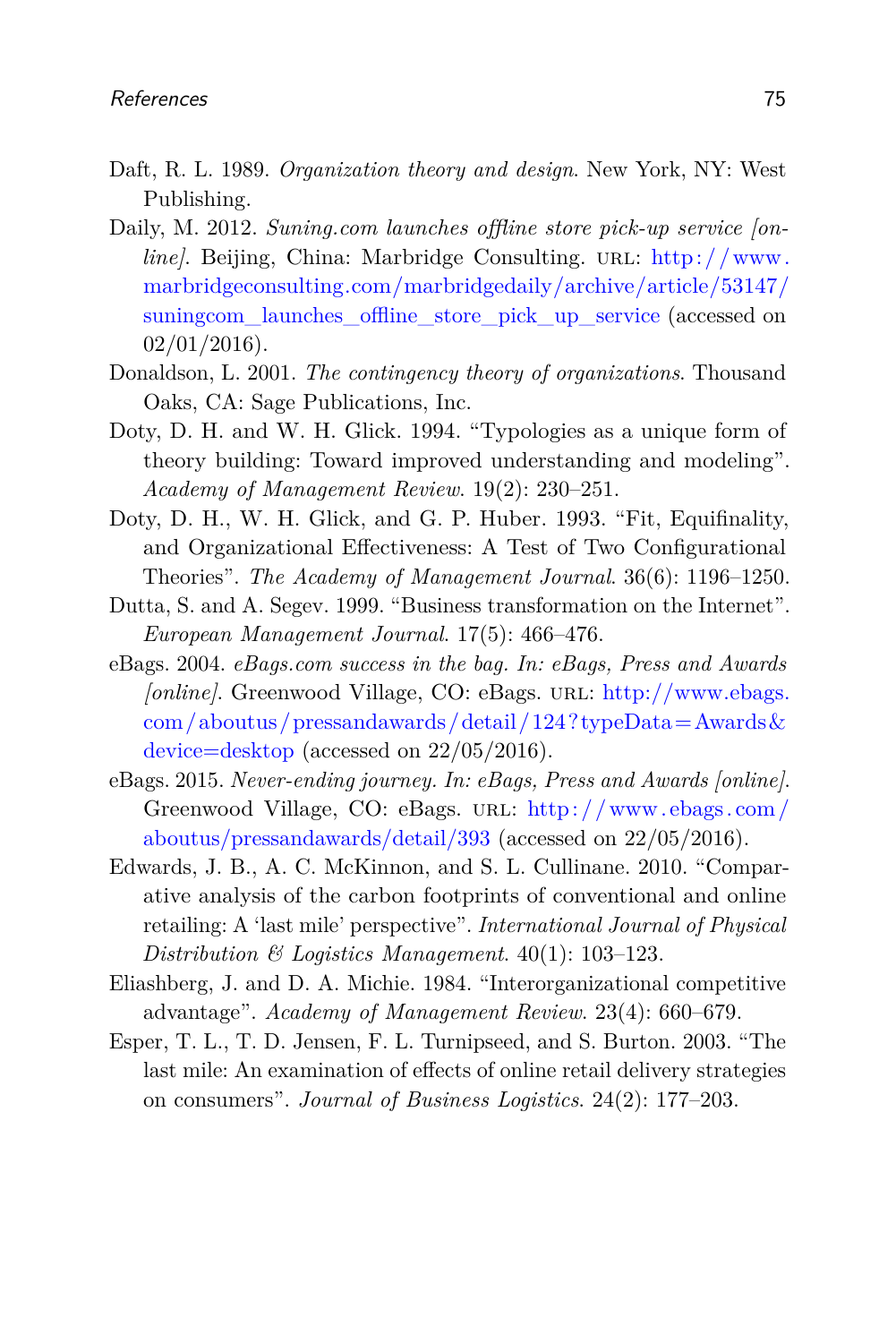- Ferdows, K. and A. De Meyer. 1990. "Lasting improvements in manufacturing performance: In search of a new theory". *Journal of Operations Management*. 9(2): 168–184.
- Fisher, M. L. 1997. "What is the right supply chain for your product?" *Harvard Business Review*. Mar.: 107–116.
- Flynn, B. B. and E. J. Flynn. 2004. "An exploratory study of the nature of cumulative capabilities". *Journal of Operations Management*. 22(5): 439–457.
- Flynn, B. B., B. Huo, and X. Zhao. 2010. "The impact of supply chain integration on performance: A contingency and configuration approach". *Journal of Operations Management*. 28(1): 58–71.
- Forza, C., P. Romano, and A. Vinelli. 2000. "Information technology for managing the textile apparel chain. Current use, shortcomings and development directions". *International Journal of Logistics: Research and Applications*. 3(3): 227–243.
- Frels, J., T. Shervani, and R. K. Srivastava. 2003. "The integrated networks model: Explaining resource allocation in network markets". *Journal of Marketing*. 67(1): 29–45.
- Frohlich, M. and R. Westbrook. 2001. "Arcs of integration: An international study of supply chain strategies". *Journal of Operations Management*. 19(2): 185–200.
- Galbraith, J. R. and D. A. Nathanson. 1978. *Strategy implementation: The role of structure and process*. St. Paul, MN: West Publishing Co.
- Galunic, D. C. and K. M. Eisenhardt. 1994. *"Renewing the strategystructure-performance paradigm". In: L.L. Cummings and B.M. Staw eds. Research in Organizational Behavior*. Greenwich, CT: JAI Press. pp. 215–255.
- <span id="page-19-0"></span>Gevaers, R., E. Van de Voorde, and T. Vanelslander. 2011. "Characteristics and typology of last-mile logistics from an innovation perspective in an urban context". *In: City Distribution Urban Freight Transportation Multiple Perspectives.* 56–71.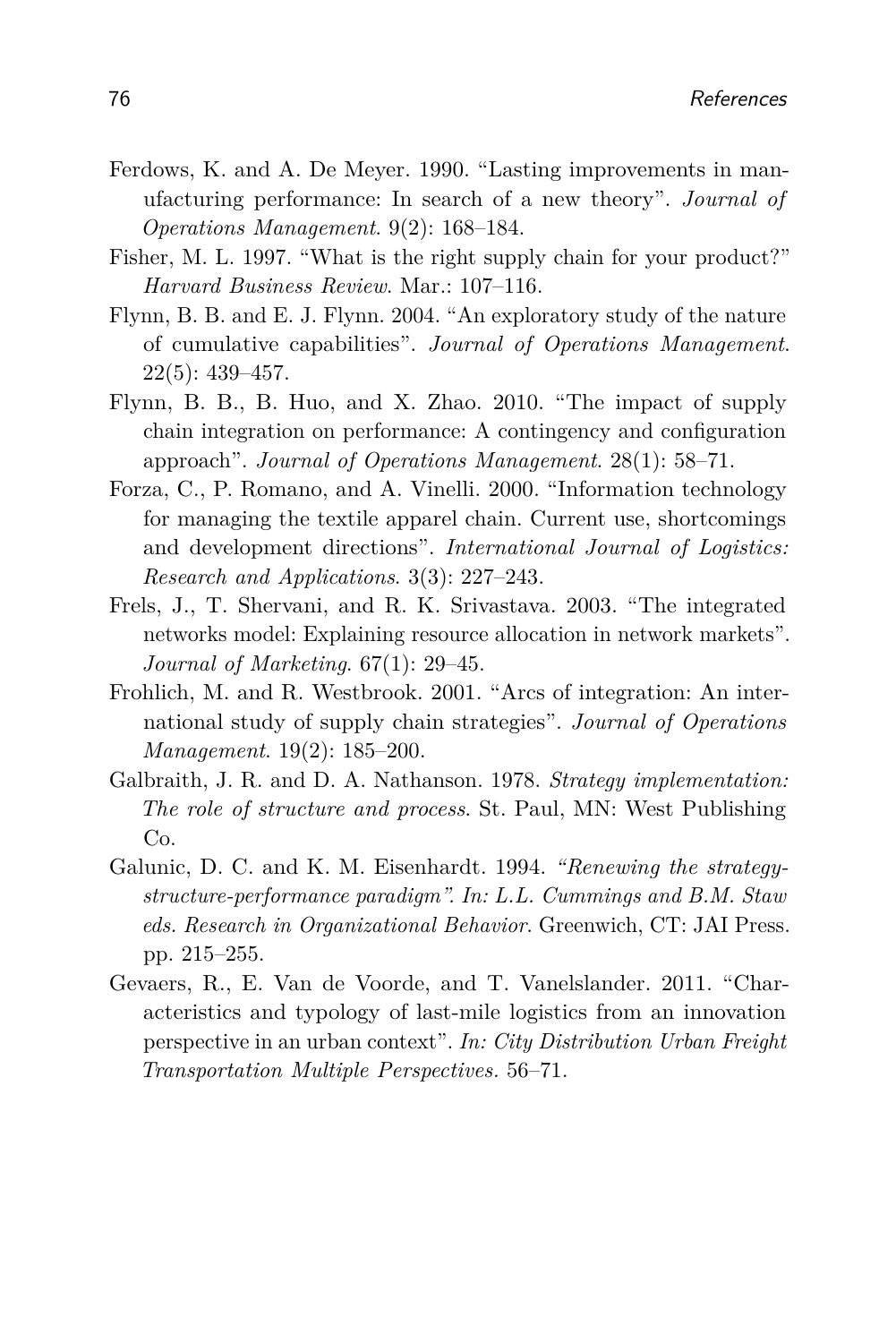- Gevaers, R., E. Van de Voorde, and T. Vanelslander. 2014. "Cost modelling and simulation of last-mile characteristics in an innovative B2C supply chain environment with implications on urban areas and cities". *Procedia — Social and Behavioral Sciences*. 125: 398–411.
- GLRT. 1995. *World class logistics: The challenge of managing continuous change*. Oak Brook, IL: Council of Logistics Management.
- Grandori, A. 1997. "An organisational assessment of interfirm coordination modes". *Organisation Studies*. 18(6): 897–925.
- Grandori, A. and G. Soda. 1995. "Inter-firms networks: Antecedents, mechanisms and forms". *Organisation Studies*. 16(2): 183–214.
- Grant, R. M. 1991. "The resource-based theory of competitive advantage: Implications for strategy formulation". *Calir*. 33(3): 114–135.
- Gresov, C. and R. Drazin. 1997. "Equifinality: Functional Equivalence in Organization Design". *The Academy of Management Review*. 22(2): 403–428.
- Gunasekaran, A., C. Patel, and R. E. McGaughey. 2004. "A framework for supply chain performance measurement". *International Journal of Production Economics*. 87(3): 333–347.
- Hamblin, D. and G. Groves. 1995. "Managing advanced manufacturing technology in the clothing industry". *Journal of Clothing Technology and Management*. 12(2): 1–12.
- Handfield, R. B. and S. A. Melnyk. 1998. "The scientific theory-building process: A primer using the case of TQM". *Journal of Operations Management*. 16(4): 321–339.
- Handfield, R. B. and E. L. Nichols Jr. 1999. *Introduction to supply chain management*. Upper Saddle River, NJ: Prentice-Hall.
- Hannan, M. T. and J. Freeman. 1977. "The population ecology of organizations". *American Journal of Sociology*. 82: 929–964.
- Hjort, K., B. Lantz, D. Ericsson, and J. Gattorna. 2013. "Customer segmentation based on buying and returning behaviour". *International Journal of Physical Distribution & Logistics Management*. 43(10): 852–865.
- Hoek, R. I. van. 1998. "Logistics and virtual integration". *International Journal of Physical Distribution & Logistics Management*. 28(7): 508–523.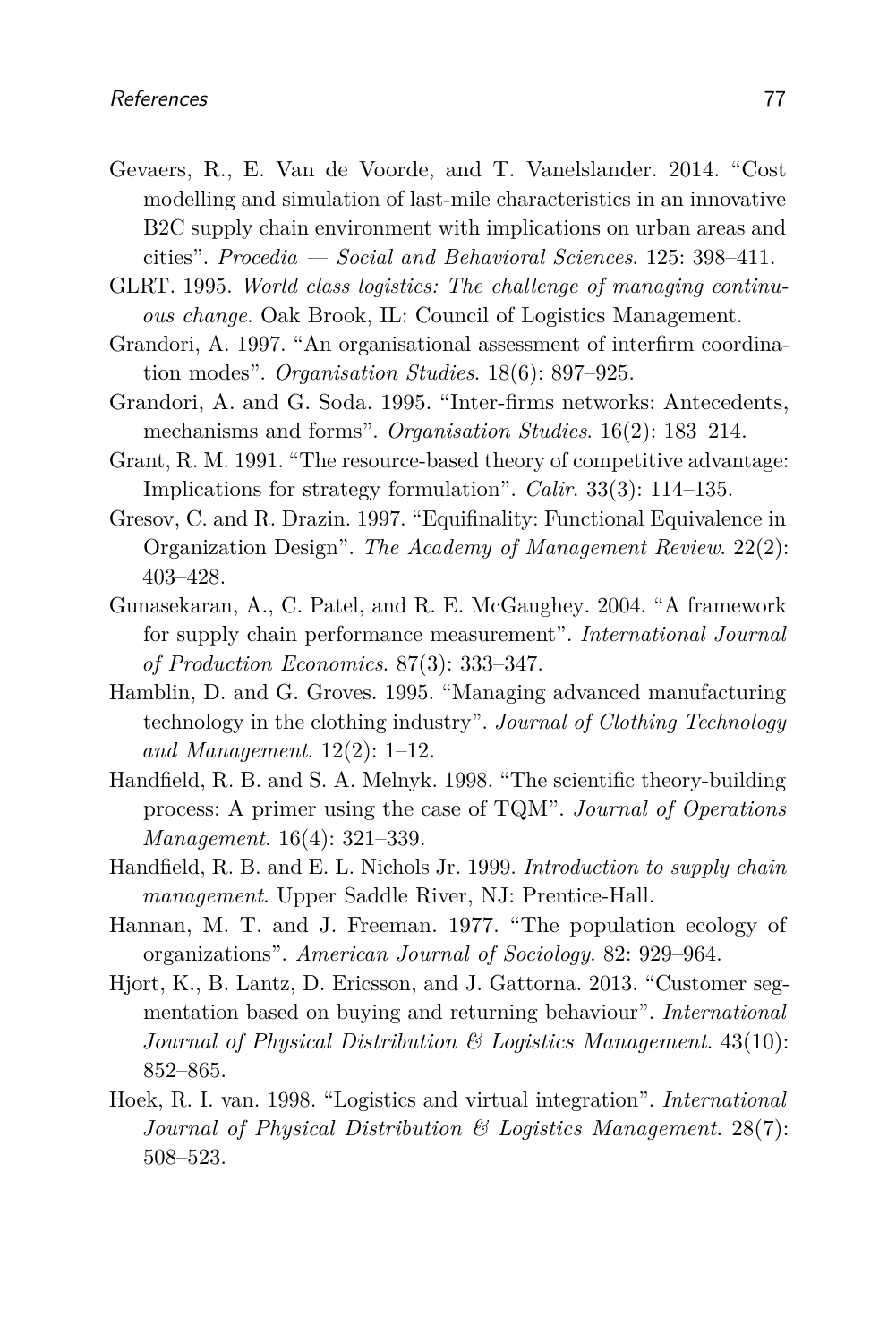- Holbrook, D., W. M. Cohen, D. A. Hounshell, and S. Klepper. 2000. "The nature, sources, and consequences of firm differences in the early history of the semiconductor industry". *Strategic Management Journal*. 21(10/11): 1017–1041.
- Hrebiniak, L. 1974. "Technology and organization". *Academy of Management Journal*. 13: 236–252.
- Huan, S. H., S. K. Sheoran, and G. Wang. 2013. "A review and analysis of supply chain operations reference (SCOR) model". *Supply Chain Management: An International Journal*. 9(1): 23–29.
- Iyer, K. N. S., R. Germain, and C. Claycomb. 2009. "B2B e-commerce supply chain integration and performance: A contingency fit perspective on the role of environment". *Information & Management*. 46(6): 313–322.
- Jap, S. D. 2001. "Perspectives on joint competitive advantages in buyer– supplier relationships". *International Journal of Research in Marketing*. 18(2): 19–35.
- Jeuland, A. and S. M. Shugan. 1983. "Managing channel profits". *Marketing Science*. 2(3): 239–272.
- Jones, C., W. S. Hesterly, and S. P. Borgatti. 1997. "A general theory of network governance: Exchange conditions and social mechanisms". *Academy of Management Review*. 22(4): 911–945.
- Kahn, K. B. and J. T. Mentzer. 1996. "Logistics and interdepartmental integration". *International Journal of Physical Distribution and Logistics Management*. 26(8): 6–14.
- Kämäräinen, V. and M. Punakivi. 2002. "Developing cost-effective operations for the e-grocery supply chain". *International Journal of Logistics Research and Applications*. 5(3): 285–298.
- Kämäräinen, V., J. Saranen, and J. Holmström. 2001. "The reception box impact on home delivery efficiency in the e-grocery business". *International Journal of Physical Distribution & Logistics Management*. 31(6): 414–426.
- Käser, P. A. W. and R. E. Miles. 2002. "Understanding knowledge activists' successes and failures". *Long Range Planning*. 35(1): 9–28.
- Katz, M. L. and C. Shapiro. 1985. "Network externalities, competition, and compatibility". *American Economic Review*. 75(3): 424–440.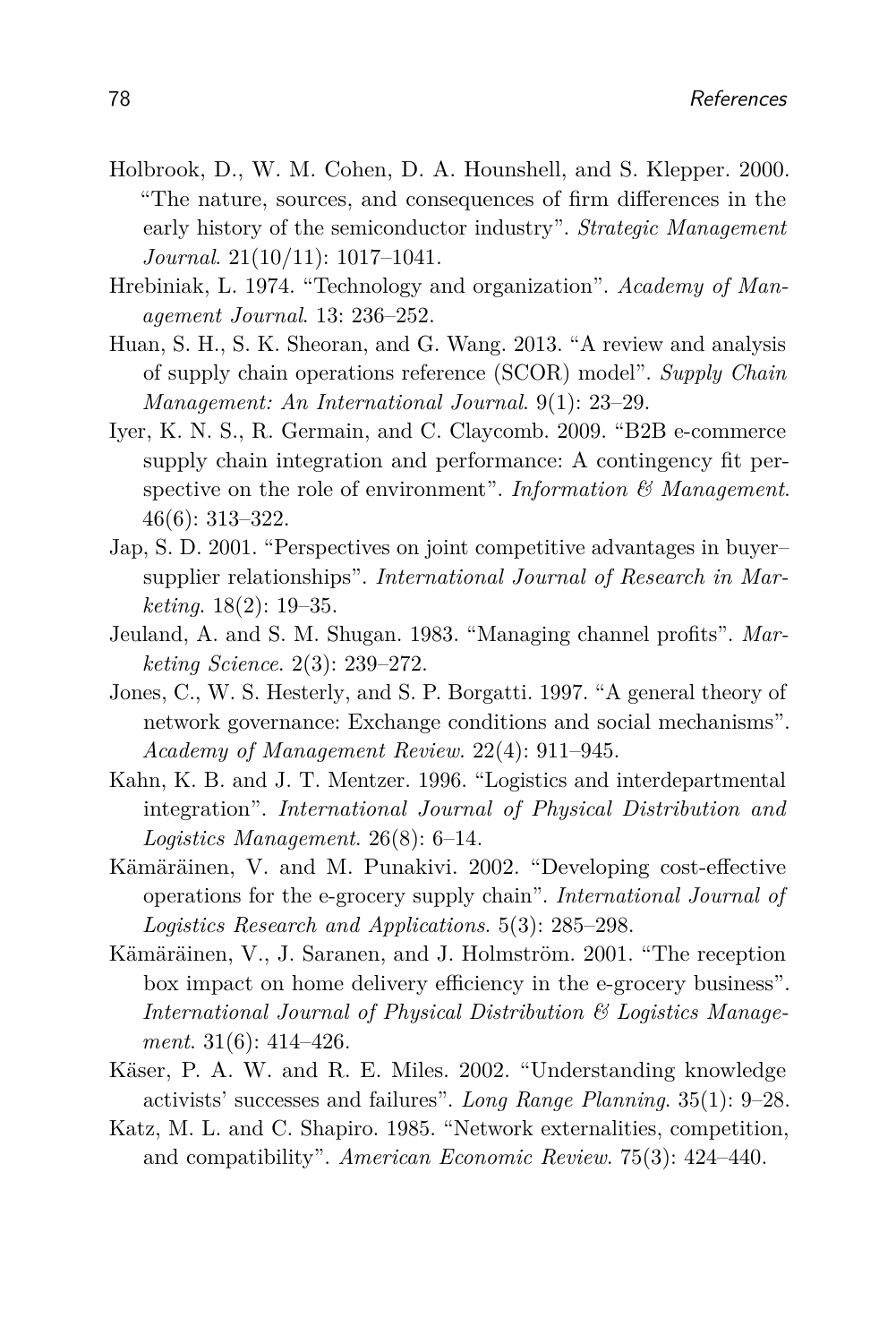- Katz, M. L. and C. Shapiro. 1994. "Systems competition and network effects". *Journal of Economic Perspectives*. 8(2): 93–115.
- Kelley, H. H. 1979. *Personal relationships: Their structure and processes*. Hillsdale, NJ: Erlbaum.
- Kelley, H. H. and J. W. Thibaut. 1978. *Interpersonal relations: A theory of interdependence*. New York, NY: Wiley.
- Ketchen, D. J. J. and L. C. Giunipero. 2004. "The intersection of strategic management and supply chain management". *Industrial Marketing Management*. 33(1): 51–56.
- Kingman-Brundage, J., W. George, and D. Bowen. 1995. "Service logic: Achieving service system integration". *International Journal of Service Industry Management*. 6(4): 20–39.
- Klaas, T. 2003. *Logistik-organisation. Ein konfigurationstheoretischer ansatz zur logistikorientierten organisationsgestaltung (Logistics organization. A configurational approach towards a logistics-oriented organization)*. Wiesbaden: Gabler Verlag.
- Kumar, N., L. K. Scheer, and J. .-.-B. E. M. Steenkamp. 1995. "The effects of perceived interdependence on dealer attitudes". *Journal of Marketing Research*. 32(Aug.): 348–356.
- <span id="page-22-0"></span>Laseter, T., M. Egol, and S. Bauer. 2015. *Navigating retail's last mile [online]*. New York, NY: PwC Strategy & LLC. URL: [http://www.](http://www.strategy-business.com/article/00369?gko=ad8b1) [strategy - business. com / article / 00369 ? gko= ad8b1](http://www.strategy-business.com/article/00369?gko=ad8b1) (accessed on  $09/12/2015$ .
- Laskey, H. A., E. Day, and M. H. Crask. 1989. "Typology of main message: Strategies for television commercials". *Journal of Advertising*. 18: 36–41.
- Lawrence, P. R. and J. W. Lorsch. 1967. *Organization and environment*. Cambridge, MA: Harvard University Press.
- Lee, H. L. 2002. "Aligning supply chain strategies with product uncertainties". *California Management Review*. 44(3): 105–119.
- Lee, H. L. and S. M. Ng. 1997. "Introduction to the special issue on global supply chain management". *Production and Operations Management*. 6(3): 191–192.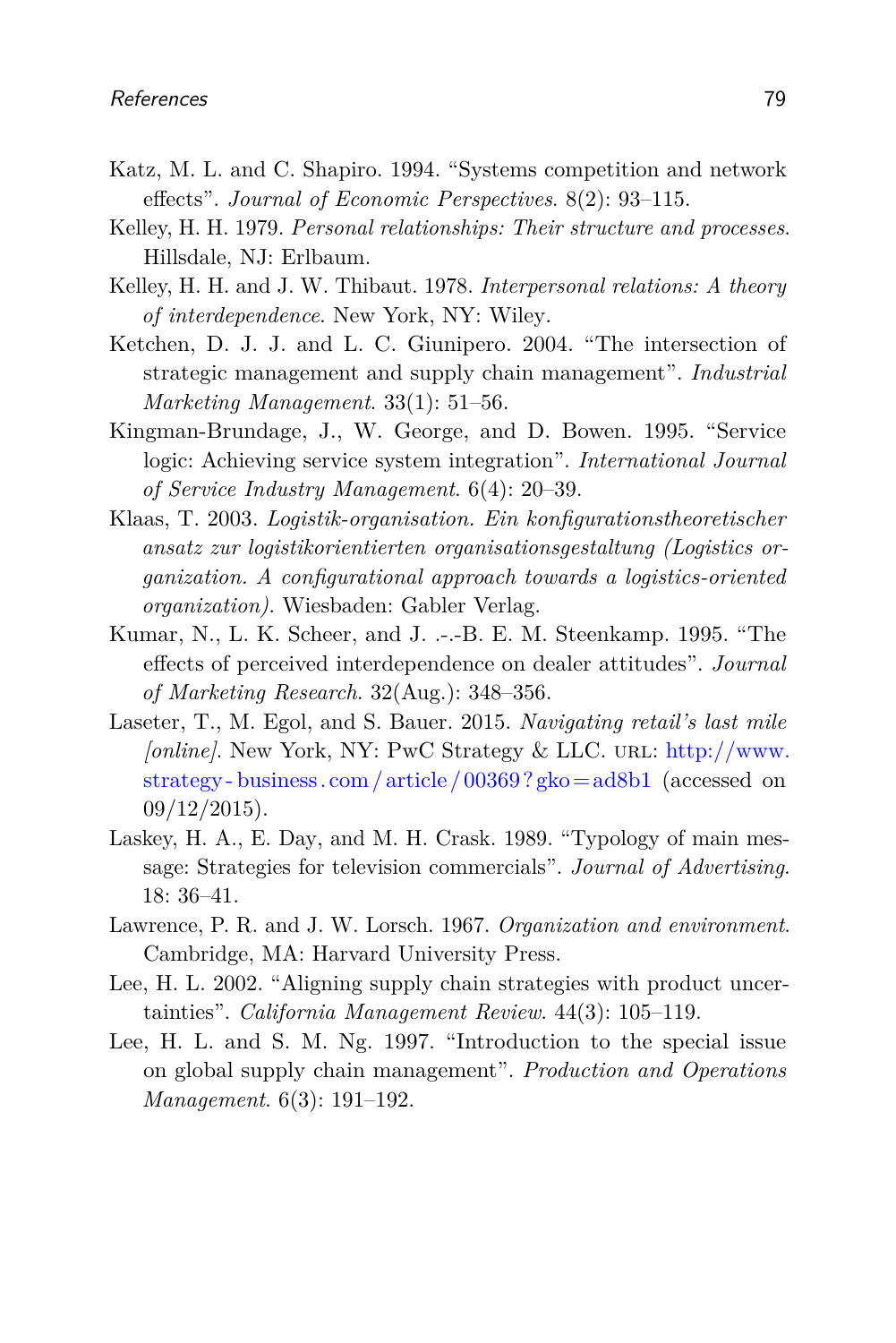- Lee, H. L., V. Padhamanabhan, and S. Whang. 1997. "Information distortion in supply chain: The bullwhip effect". *Management Science*. 43(4): 546–558.
- Lee, H. L. and S. Whang. 1999. "Decentralized multi-echelon supply chains: Incentives and information". *Management Science*. 45(5): 633–640.
- <span id="page-23-1"></span>Lee, H. L. and S. Whang. 2001. "Winning the last mile in e-commerce". *MIT Sloan Management Review*. 42(4): 54–62.
- Leiblein, M. 2003. "The choice of organizational governance form and performance: Predictions from transaction cost, resource-based, and real options theories". *Journal of Management*. 29(6): 937–961.
- <span id="page-23-2"></span>Lejeune, M. and N. Yakova. 2005. "On characterizing the 4C's in supply chain management". *Journal of Operations Management*. 23(1): 81– 100.
- LePine, J. A. and A. Wilcox-King. 2010. "Editor's comments: Developing novel theoretical insights from reviews of existing theory and research". *Academy of Management Review*. 35(4): 506–509.
- Lim, S. F. W. T., X. Jin, and J. S. Srai. 2016. "Consumer-driven e-commerce: A literature review, design framework and research agenda on last-mile logistics models". Working paper. Cambridge, UK: University of Cambridge.
- <span id="page-23-0"></span>Lim, S. F. W. T. and J. S. Srai. 2015. *A network configuration perspective on e-commerce driven last-mile supply chains: Key configuration* dimensions and mapping toolset. In: 20<sup>th</sup> Logistics Research Network Annual Conference. Derby, UK.
- Lim, S. F. W. T. and J. S. Srai. 2017. "Examining the anatomy of last-mile distribution in omnichannel retailing: A supply network configuration and contingency approach". Working paper. Cambridge, UK: University of Cambridge.
- Lindner, M. 2015. *Global e-commerce sales set to grow 25% in 2015 [online]*. Chicago, IL: Vertical Web Media. url: https://www. [internetretailer.com/2015/07/29/global-e-commerce-set-grow-25-](https://www.internetretailer.com/2015/07/29/global-e-commerce-set-grow-25-2015) [2015](https://www.internetretailer.com/2015/07/29/global-e-commerce-set-grow-25-2015) (accessed on 02/02/2016).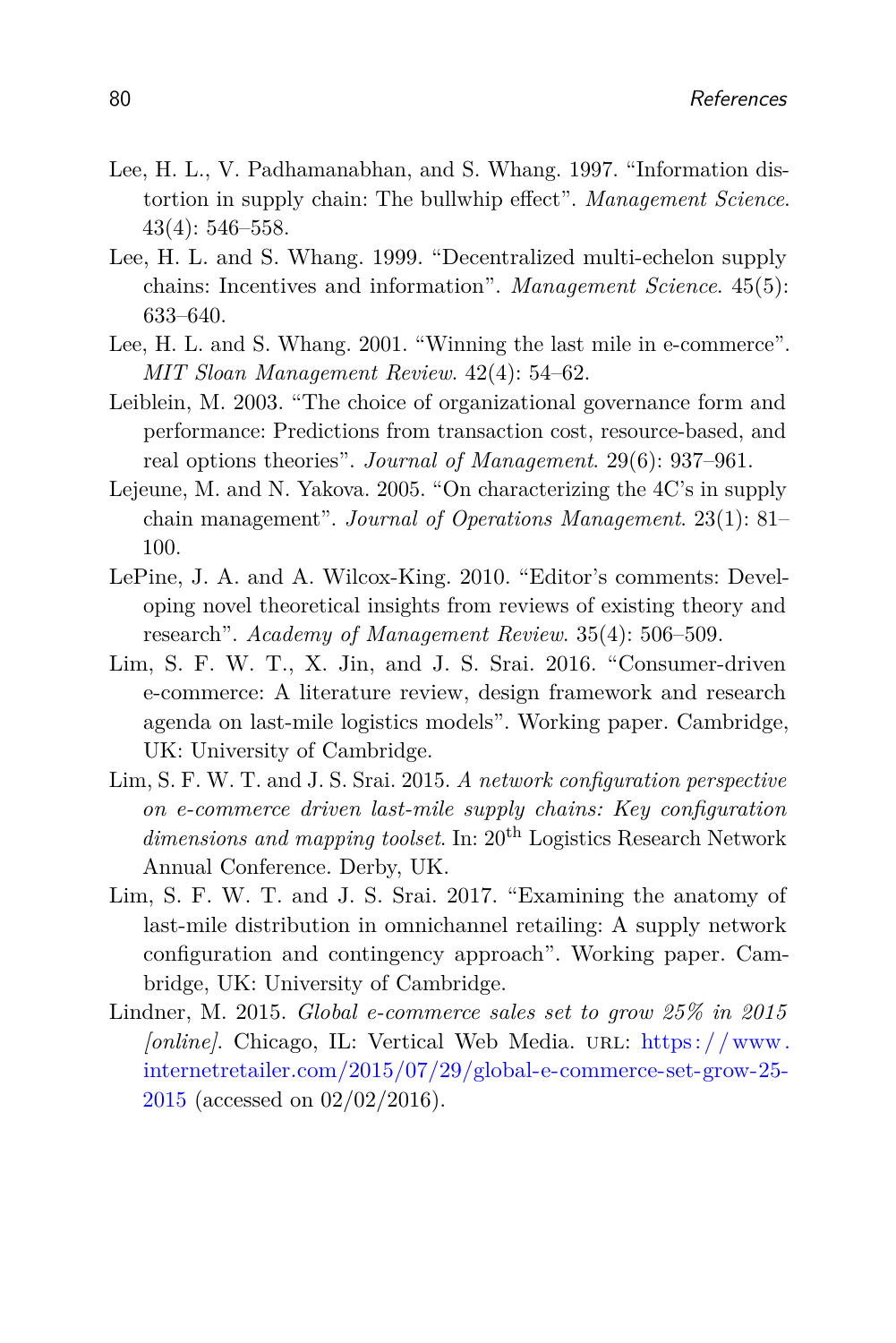- Linstone, H. A. and M. Turoff. 1975. *The Delphi method: Techniques and applications*. Advanced Book Program. Boston, MA: Addison-Wesley Pub. Co.
- Lynch, D. F., S. B. Keller, and J. Ozment. 2000. "The effects of logistics capabilities and strategy on firm performance". *Journal of Business Logistics*. 21(2): 47–67.
- Macharzina, K. and J. Engelhard. 1991. "Paradigm shift in international business research: From partist and eclectic approaches to the GAINS paradigm". *Management International Review*. 31(Special Issue): 23–43.
- Malone, T. W. 1987. "Modeling coordination in organizations and markets". *Management Science*. 33(10): 1317–1332.
- Marschak, J. and R. Radner. 1972. *Economic Theory of Teams*. New Heaven, CT: Yale University Press.
- McCann, J. E. and D. L. Ferry. 1979. "An approach for assessing and managing inter-unit interdependence". *Academy of Management Review*. 4: 113–119.
- Mentzer, J. T., S. Min, and L. M. Bobbitt. 2004. "Toward a unified theory of logistics". *International Journal of Physical Distribution & Logistics Management*. 34(7/8): 606–627.
- Mikkola, J. H. 2007. "Management of product architecture modularity for mass customization: Modeling and theoretical considerations". *IEEE Transactions on Engineering Management*. 54(1): 57–69.
- Miller, D. 1981. "Towards a new contingency approach: The search for organizational gestalts". *Journal of Management Studies*. 18(1): 1–26.
- <span id="page-24-0"></span>Miller, D. 1986. "Configurations of strategy and structure: Towards a synthesis". *Strategic Management Journal*. 7(3): 233–249.
- Miller, D. 1996. "Configurations revisited". *Strategic Management Journal*. 17(1996): 505–512.
- Miller, D. and H. Mintzberg. 1984. *"The case for configuration". In: D. Miller and P.H. Friesen eds.* Organizations: A quantum view. Englewood Cliffs, NJ: Prentice-Hall. 125–170.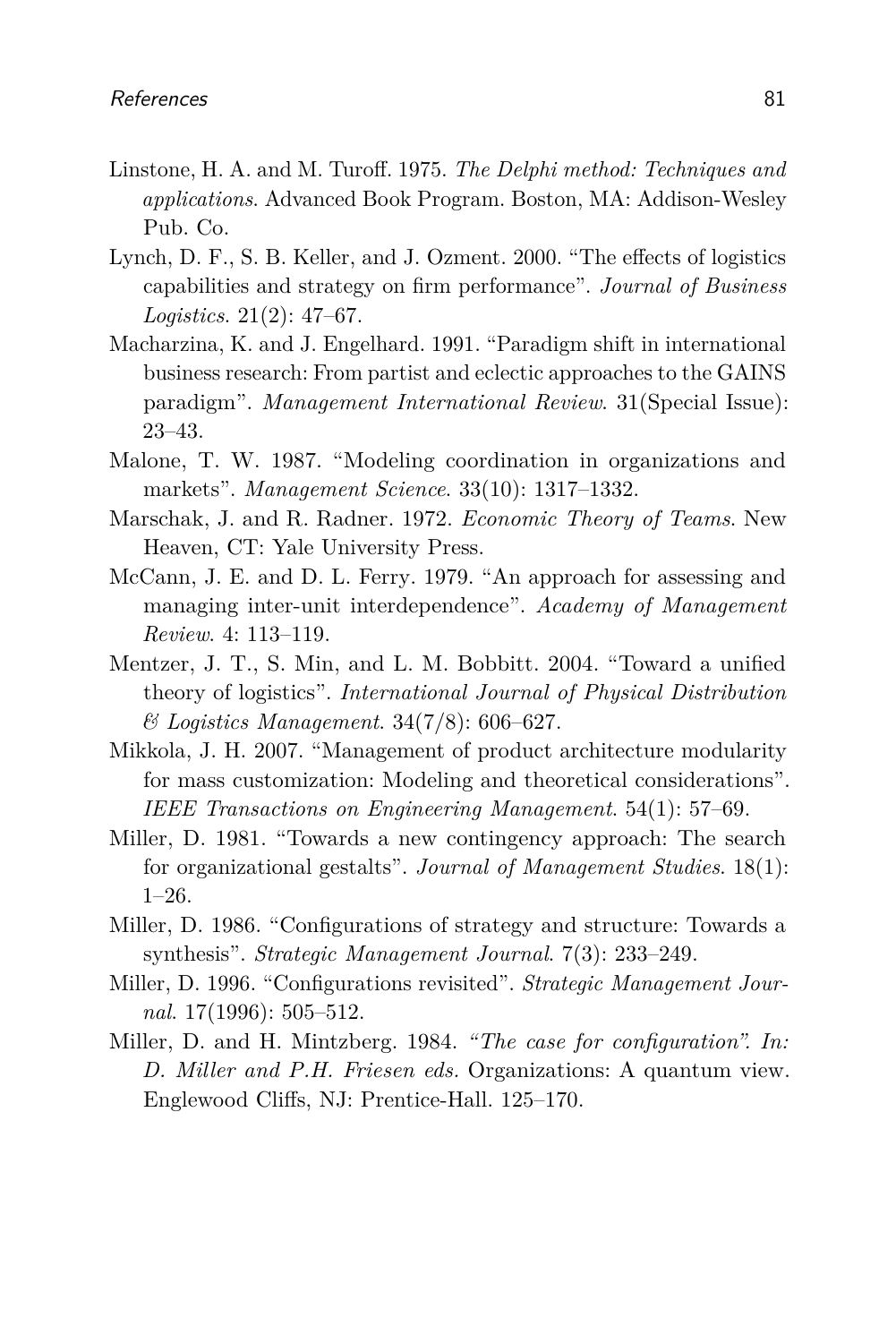- Morash, E. A., C. L. M. Dröge, and S. K. Vickery. 1996b. "Strategic logistics capability for competitive advantage and firm success". *Journal of Business Logistics*. 17(1): 1–22.
- Morash, E. A., C. Dröge, and S. Vickery. 1996a. "Boundary spanning interfaces between logistics, production, marketing and new product development". *International Journal of Physical Distribution & Logistics Management*. 26(8): 43–62.
- Mukhopadhyay, T. and S. Kekre. 2002. "Strategic and operational benefits of electronic integration in B2B procurement processes". *Management Science*. 48(10): 1301–1313.
- Naim, M., G. Aryee, and A. Potter. 2010. "Determining a logistics provider's flexibility capability". *International Journal of Production Economics*. 127(1): 39–45.
- Naude, P. and F. Buttle. 2001. "Assessing relationship quality". *Industrial Marketing Management*. 29(4): 351–361.
- Neely, A., M. Gregory, and K. Platts. 1995. "Performance measurement system design: A literature review and research agenda". *International Journal of Operations & Production Management*. 15(4): 80–116.
- Neher, A. 2005. *"The Configurational Approach in Supply Chain Management". In: H. Kotzab, et al., eds.* Research methodologies in supply chain management. Physica-Verlag HD. pp. 75–89.
- Noble, M. A. 1995. "Manufacturing strategy: Testing the cumulative model in a multiple country context". *Decision Sciences*. 26(5): 693– 721.
- O'Keeffe, M. 1998. "Establishing supply chain partnerships: Lessons from Australian agribusiness". *Supply Chain Management*. 3(1): 5–9.
- Olavarrieta, S. and A. E. Ellinger. 1997. "Resource-based theory and strategic logistics research". *International Journal of Physical Distribution & Logistics Management*. 27(9/10): 559–587.
- Pack, A. 2012. *Warby Parker's vision for growth [online]*. Englewood Cliffs, NJ: Consumer News and Business Channel (CNBC). URL: <http://www.cnbc.com/id/47742143> (accessed on 22/05/2016).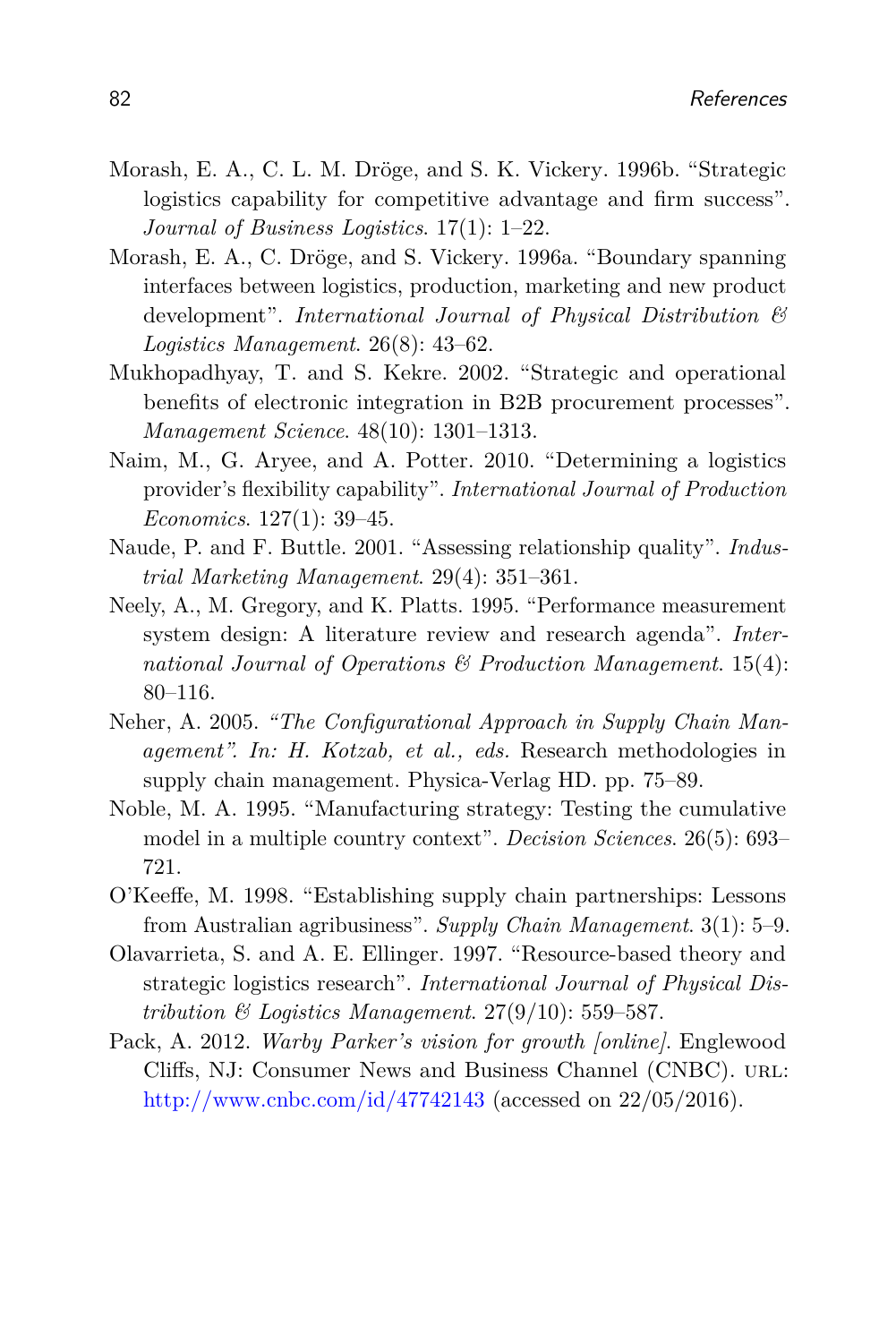- Pahlberg, C. 1997. *"Cultural differences and problems in HQ-subsidiary relationships in MNCs". In: I. Björkman and M. Forsgren eds.* The Nature of the International Firm. Copenhagen: Handelshöyskolens Forlag. 451–473.
- Parker, W. 2014. *Year in review 2014 [online]*. New York, NY: Warby Parker. url: <https://www.warbyparker.com/year-in-review-2014> (accessed on 22/05/2016).
- Pasternack, B. 1985. "Optimal pricing and return policies for perishable commodities". *Marketing Science*. 4(2): 166–176.
- Pekkarinen, S. and P. Ulkuniemi. 2008. "Modularity in developing business services by platform approach". *The International Journal of Logistics Management*. 19(1): 84–103.
- Peng, D., R. Schroeder, and R. Shah. 2008. "Linking routines to operations capabilities: A new perspective". *Journal of Operations Management*. 26(6): 730–748.
- Pine, J. 1993. *Mass customization: The new frontier in business competition*. Boston, MA: Harvard Business School Press.
- <span id="page-26-0"></span>Piotrowicz, W. and R. Cuthbertson. 2014. "Introduction to the Special Issue Information Technology in Retail: Toward Omnichannel Retailing". *International Journal of Electronic Commerce*. 18(4): 5–16.
- Price, J. L. and C. W. Mueller. 1986. *Handbook of organizational measurement*. Marshfield: Pitman.
- Protean, a. 2012. *The Oxford English dictionary*. 7th ed. Oxford: Oxford University Press.
- Puccinelli, N. M., R. C. Goodstein, D. Grewal, R. Price, P. Raghubir, and D. Stewart. 2009. "Customer experience management in retailing: Understanding the buying process". *Journal of Retailing*. 85(1): 15–30.
- Punakivi, M. and J. Saranen. 2001. "Identifying the success factors in e-grocery home delivery". *International Journal of Retail & Distribution Management*. 29(4): 156–163.
- Punakivi, M. and K. Tanskanen. 2002. "Increasing the cost efficiency of e-fulfilment using shared reception boxes". *International Journal of Retail & Distribution Management*. 30(10): 498–507.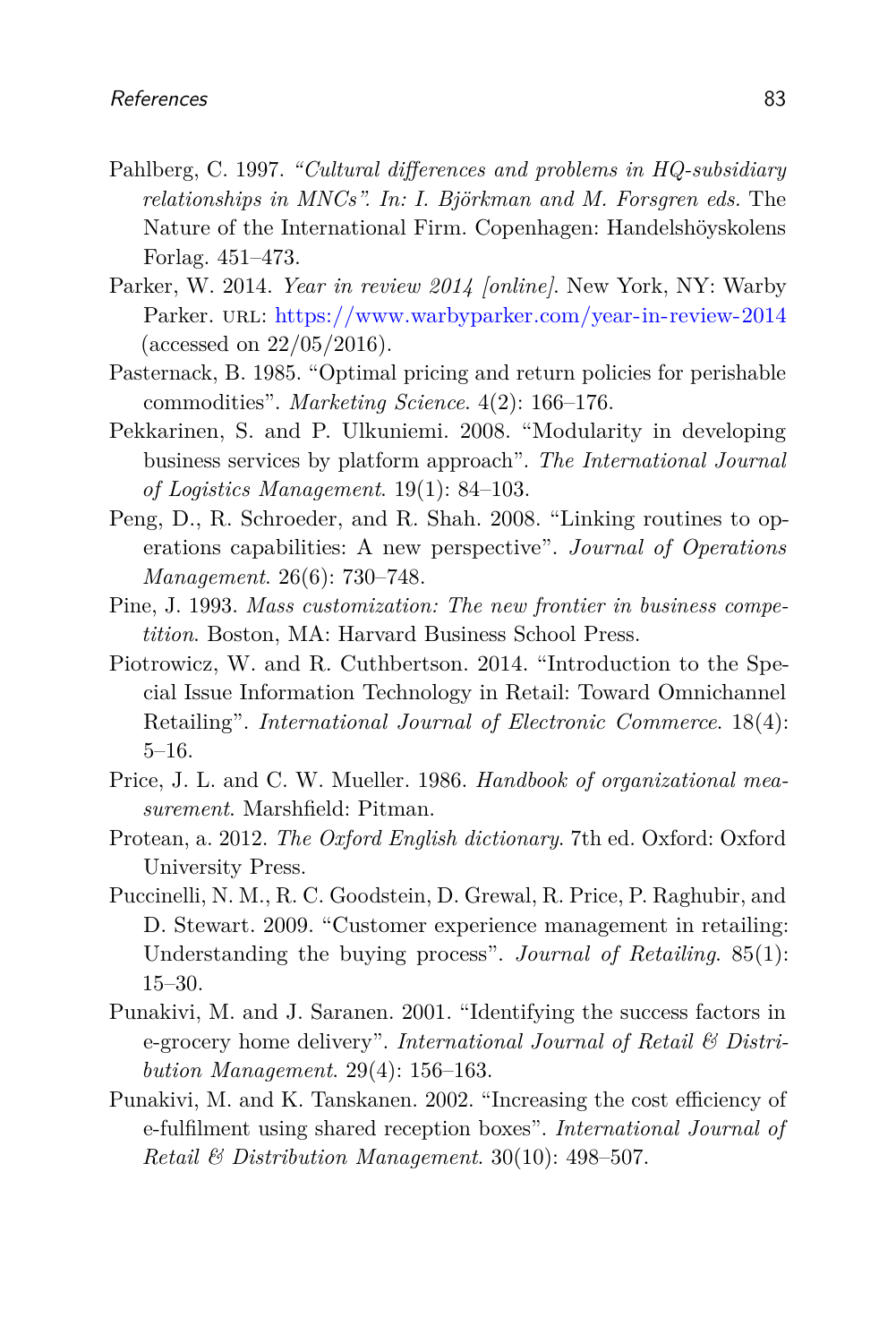- Punakivi, M., H. Yrjola, and J. Holmstrom. 2001. "Solving the last mile issue-reception box or delivery box". *International Journal of Physical Distribution & Logistics Management*. 31(6): 427–439.
- Rabinovich, E., A. M. Knemeyer, and C. M. Mayer. 2007. "Why do Internet commerce firms incorporate logistics service providers in their distribution channels?" *Journal of Operations Management*. 25(3): 661–681.
- Rai, A., R. Patnayakuni, and N. Seth. 2006. "Firm performance impacts of digitally enabled supply chain integration capabilities". *MIS Quarterly*. 30(2): 225–246.
- Romano, P. 2003. "Co-ordination and integration mechanisms to manage logistics processes across supply networks". *Journal of Purchasing and Supply Management*. 9(3): 119–134.
- Sahin, F. and E. P. Robinson. 2002. "Flow coordination and information sharing in supply chains: Review, implications and directions for future research". *Decision Sciences*. 33(4): 505–536.
- Saito, M. 2016. *Exclusive: Amazon expanding deliveries by its 'ondemand' drivers [online]*. San Francisco, CA: Thomson Reuters. url: [http://www.reuters.com/article/us-amazon-com-logistics-flex](http://www.reuters.com/article/us-amazon-com-logistics-flex-idUSKCN0VR00O)[idUSKCN0VR00O](http://www.reuters.com/article/us-amazon-com-logistics-flex-idUSKCN0VR00O) (accessed on 26/02/2016).
- Schmenner, R. W. and M. L. Swink. 1998. "On theory in operations management". *Journal of Operations Management*. 17(1): 97–113.
- Sebastian, C., B. C. Gaither, and A. Lee. 2015. *Amazon.com (AMZN): Q2 survey highlights accelerating 3P growth*. Milwaukee, WI: Baird Equity Research.
- Sheppard, B. H. and D. M. Sherman. 1998. "The grammars of trust: A model general implications". *Academy of Management Review*. 23(3): 422–437.
- Shi, Y. and M. Gregory. 1998. "International manufacturing networks–To develop global competitive capabilities". *Journal of Operations Management*. 16(1998): 195–214.
- Simchi-Levi, D., P. Kaminsky, and E. Simchi-Levi. 2000. *Designing and managing the supply chain. Concepts, strategies, and case studies*. New York, NY: Irwin McGraw-Hill.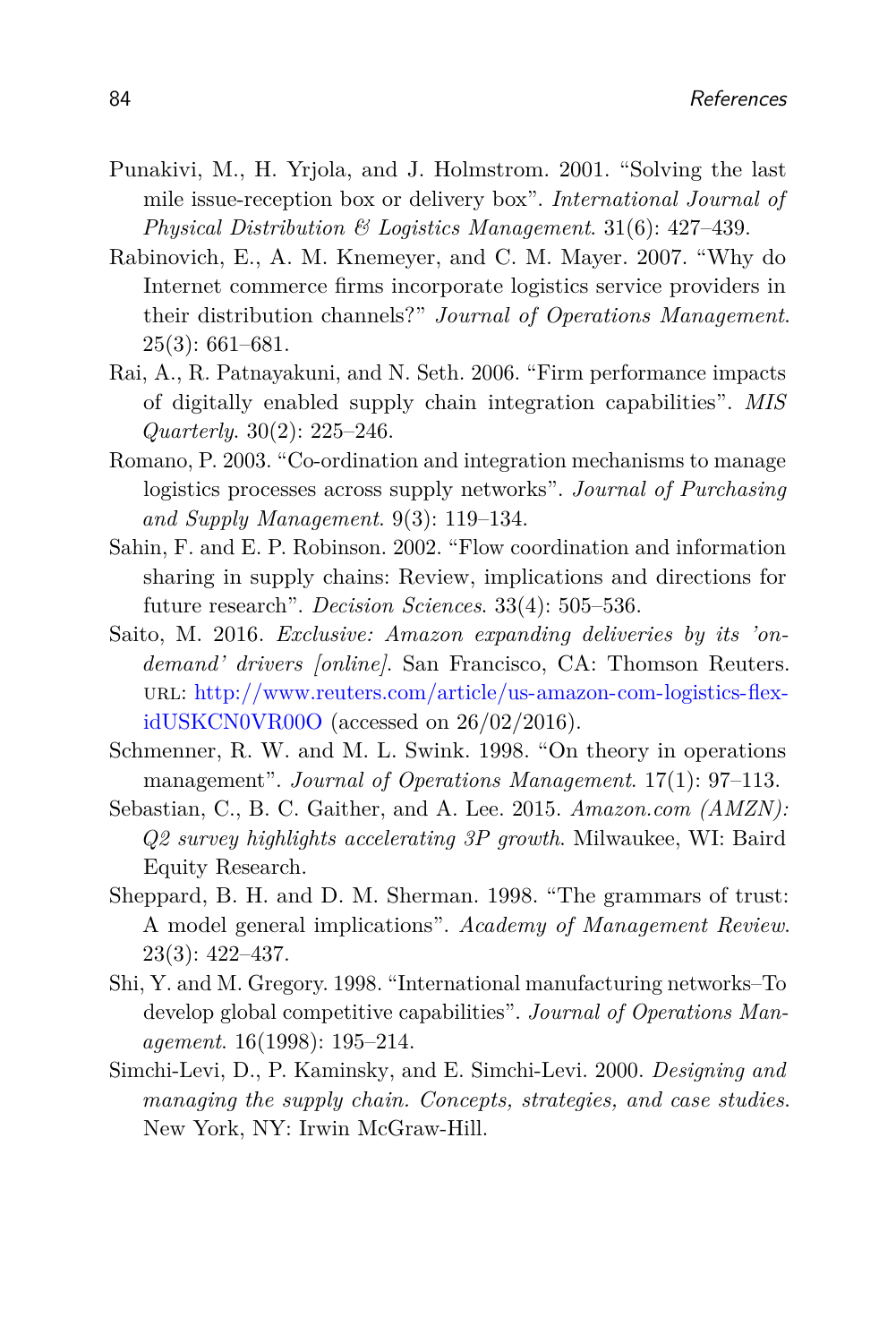- Singh, J. 1996. "The importance of information flow within the supply chain". *Logistics Information Management*. 9(4): 28–30.
- Sirmon, D. G. and M. A. Hitt. 2007. "Managing firm resources in dynamic environments to create value: Looking inside the black box". *Academy of Management Review*. 32: 273–292.
- Spengler, J. 1950. "Vertical integration and antitrust policy". *Journal of Political Economy*: 347–352.
- Srai, J. S. and L. S. Alinaghian. 2013. "Value chain reconfiguration in highly disaggregated industrial systems: Examining the emergence of health care diagnostics". *Global Strategy Journal*. 3(1): 88–108.
- <span id="page-28-0"></span>Srai, J. S. and M. Gregory. 2008. "A supply network configuration perspective on international supply chain development". *International Journal of Operations & Production Management*. 28(5): 386–411.
- Stalk, G., P. Evans, and E. Shulman. 1992. "Competing on capabilities: The new rules of corporate strategy". *Harvard Business Review*. Mar.: 57–69.
- Stank, T. P. and P. A. Traichal. 1998. "Logistics strategy, organizational design, and performance in a cross border environment". *Transportation Research, Part E, Logistics & Transportation Review*. 34(2): 75–86.
- Stevens, G. C. 1989. "Integrating the Supply Chain". *International Journal of Physical Distribution & Materials Management*. 19(8): 3–8.
- Stock, G. N., N. P. Greis, and J. D. Kasarda. 1998. "Logistics, strategy and structure". *International Journal of Operations & Production Management*. 18(1): 37–52.
- Stock, G. N. and M. H. Tatikonda. 2000. "A conceptual typology of project-level technology transfer processes". *Journal of Operations Management*. 18(6): 719–737.
- Strickland, L. H. 1958. "Surveillance and trust". *Journal of Personality*. 26: 200–215.
- Suning. 2014. *Annual report*. Nanjing, China: Suning Commerce Group.
- Thibaut, J. W. and H. H. Kelley. 1959. *The Social Psychology of Groups*. New York, NY: Wiley.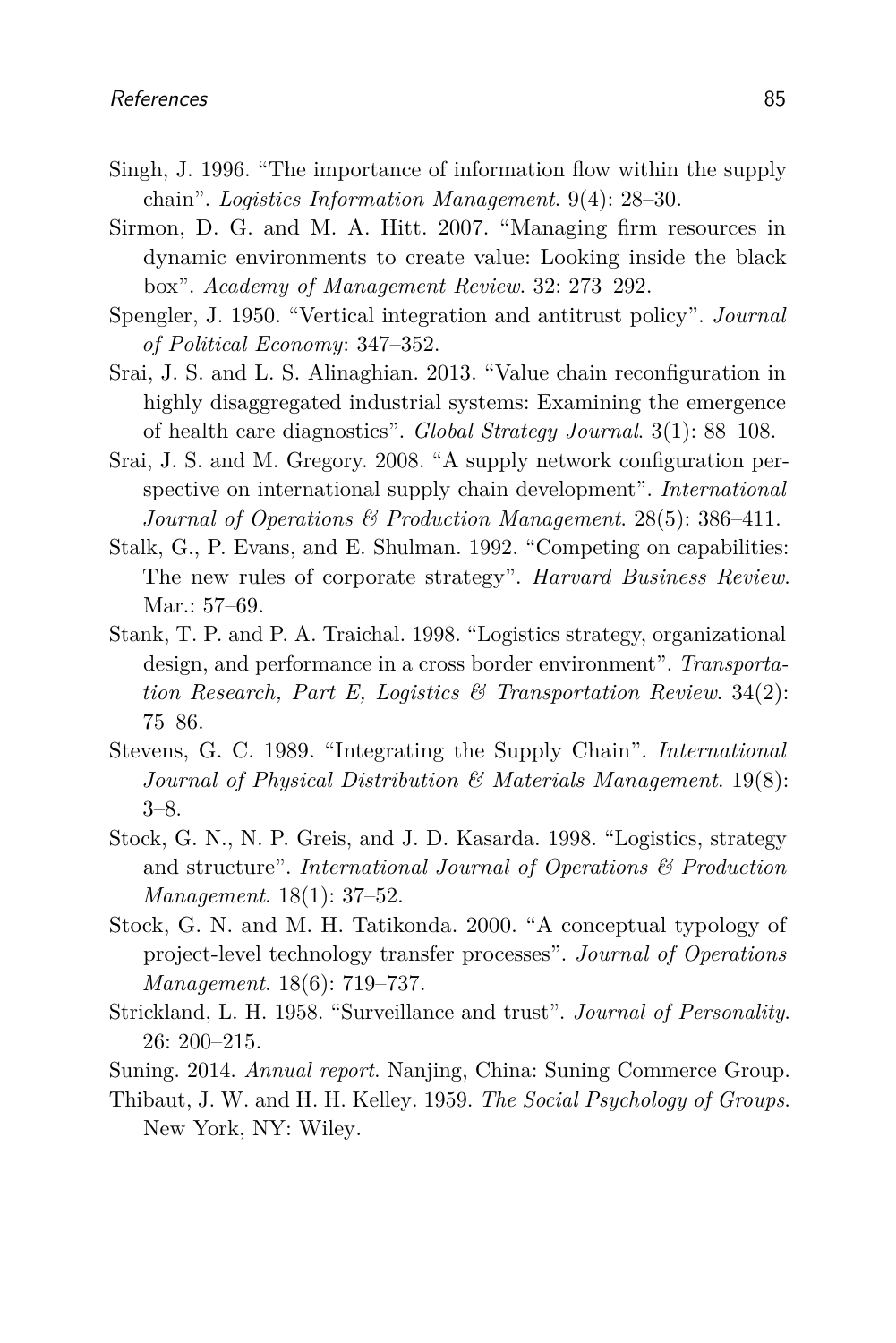- Thompson, J. D. 1967. *Organizations in action*. New York, NY: McGraw-Hill.
- Tjosvold, D. 1986. "Dynamics and outcomes of goal interdependencies in organizations". *Journal of Psychology*. 120: 101–112.
- Truong, T. H. and F. Azadivar. 2005. "Optimal design methodologies for configuration of supply chains". *International Journal of Production Research*. 43(11): 2217–2236.
- Tsay, A. S. and N. Agrawal. 2000. "Channel dynamics under price and service competition". *Manufacturing & Service Operations Management*. 2(4): 372–391.
- Tu, Q., A. V. Mark, T. S. Ragu-Nathan, and R. N. Bhanu. 2004. "Measuring modularity-based manufacturing practices and their impact on mass customization capability: A customer-driven perspective". *Decision Sciences*. 35(2): 147–168.
- Ulkuniemi, P., B. Anu, L. Mervi, R. Mervi, and T. Markku. 2011. "Framework for modularity and customization: service perspective". *Journal of Business & Industrial Marketing*. 26(5): 306–319.
- Van de Ven, A. H. and M. S. Poole. 1995. "Explaining development and change in organizations". *The Academy of Management Review*. 20(3): 510–540.
- Vanelslander, T., L. Deketele, and D. Van Hove. 2013. "Commonly used e-commerce supply chains for fast moving consumer goods: Comparison and suggestions for improvement". *International Journal of Logistics Research and Applications*. 16(3): 243–256.
- Villa, A. 2001. "Introducing some supply chain management problems". *International Journal of Production Economics*. 73(1): 1–4.
- Voordijk, H., B. Meijboom, and J. de Haan. 2006. "Modularity in supply chains: A multiple case study in the construction industry". *International Journal of Operations & Production Management*. 26(6): 195–219.
- Voss, C. A. and J. Hsuan. 2009. "Service architecture and modularity". *Decision Sciences*. 40(3): 541–569.
- Wacker, J. G. 1998. "A definition of theory: Research guidelines for different theory-building research methods in operations management". *Journal of Operations Management*. 16(1998): 361–385.